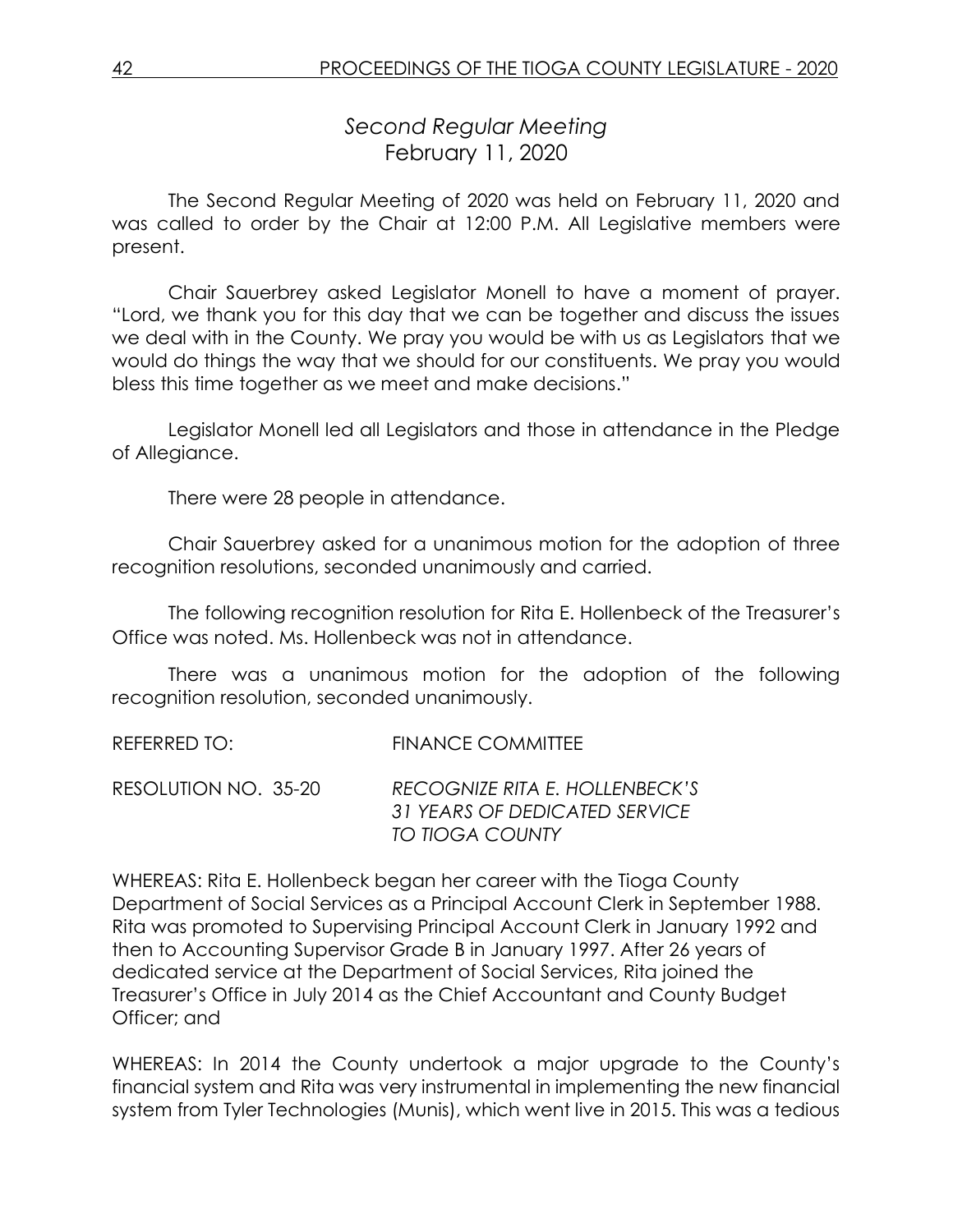project and took many hours of time, which involved early mornings, late nights and weekends to see the implementation through; and

WHEREAS: Rita was instrumental in assisting the Treasurer in producing clean financial audits yearly, while pursuing FEMA reimbursements on 55 flood projects; and

WHEREAS: Rita has worked closely with all the Departments in Tioga County to assist with their accounting and budgetary needs; and

WHEREAS: Rita E. Hollenbeck has been a dedicated and loyal employee in the performance of her duties and responsibilities in the last 31 years thereby earning the respect of her colleagues and peers throughout Tioga County; and

WHEREAS: Rita E. Hollenbeck has shown the highest levels of reliability, trust, loyalty and competence in the performance of her duties; and

WHEREAS: Rita E. Hollenbeck will retire on February 1, 2020; therefore be it

RESOLVED: That the Tioga County Legislature, on its own behalf, as well as on behalf of the citizens of Tioga County, express sincere gratitude to Rita E. Hollenbeck for her 31 years of dedicated and loyal service to Tioga County and its citizens; and be it further

RESOLVED: That this resolution be spread upon the minutes of this meeting and a certified copy be presented to this loyal, dedicated and outstanding employee, Rita E. Hollenbeck.

### ROLL CALL VOTE

Unanimously Yes – Legislators Monell, Mullen, Sauerbrey, Roberts, Standinger, Sullivan, Weston, Balliet, and Hollenbeck

No – None.

Absent – None.

RESOLUTION ADOPTED UNANIMOUSLY.

The following recognition resolution for Margareta C. Olin of the Treasurer's Office was noted. Ms. Olin was not in attendance.

There was a unanimous motion for the adoption of the following recognition resolution, seconded unanimously.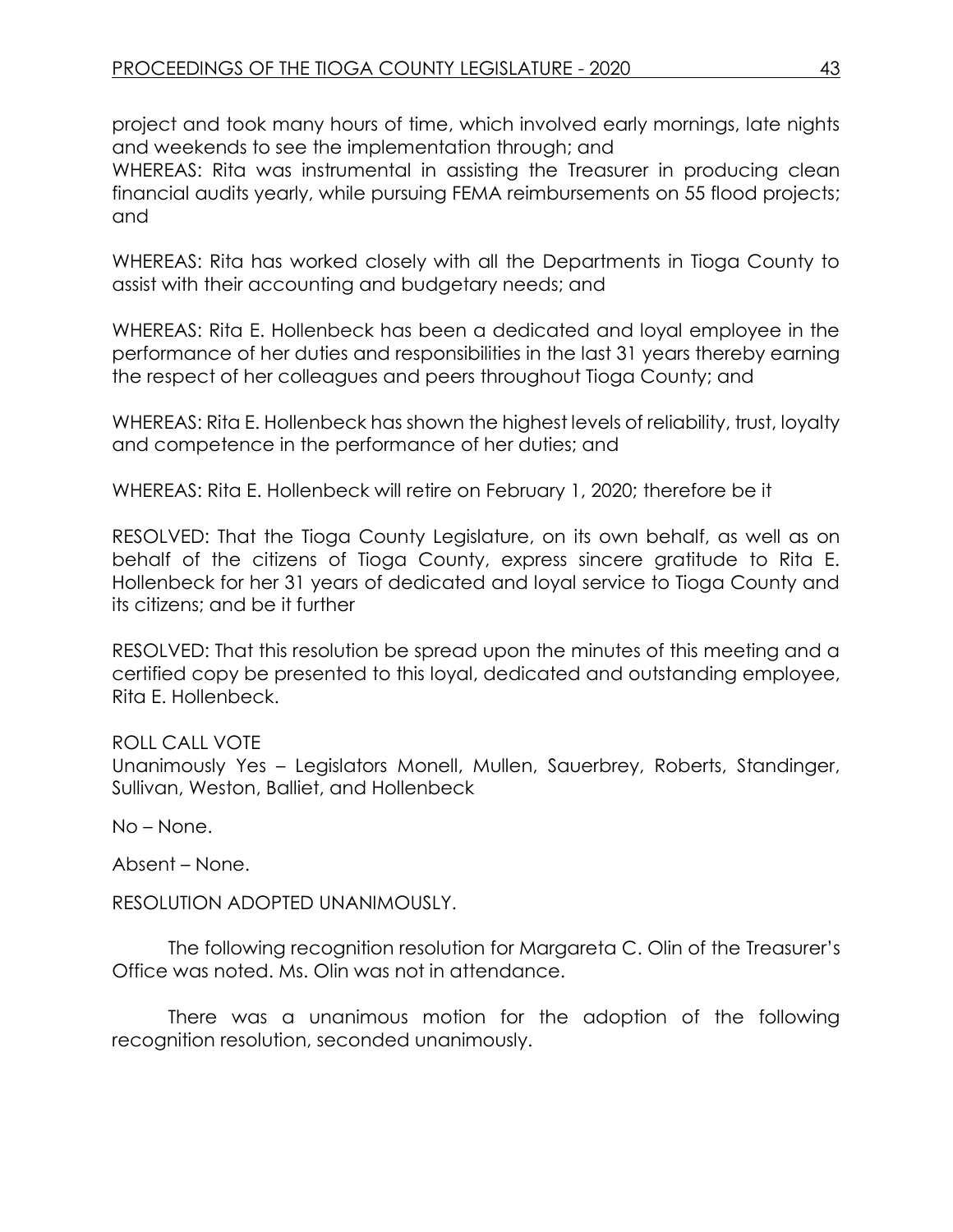REFERRED TO: FINANCE COMMITTEE

RESOLUTION NO. 36-20 *RECOGNIZE MARGARETA C. OLIN'S 20 YEARS OF DEDICATED SERVICE TO TIOGA COUNTY*

WHEREAS: Margareta C. Olin began her career with the Tioga County Treasurer's Office as the Tax Roll Supervisor in August 1999. Margareta was appointed by Treasurer McFadden as the Deputy County Treasurer in June 2008, a position she has held for 12 years; and

WHEREAS: Margareta has worked closely with the State of New York Finance Office, as well as the Towns and Villages of Tioga County as both the Tax Roll Supervisor and the Deputy Treasurer; and

WHEREAS: Margareta has worked closely with all the Departments in Tioga County to assist with their financial needs; helping with both implementation and the ongoing use of Munis, our current financial system, as well as monitoring the County's numerous financial accounts and State Aid collection; and

WHEREAS: Margareta has acted efficiently as the Treasurer's Office Chief Trouble-Shooter, Mandate Researcher, Treasury Manager, and Office Supervisor; and

WHEREAS: Margareta C. Olin has been a dedicated and loyal employee in the performance of her duties and responsibilities in the last 20 years thereby earning the respect of her colleagues and peers throughout Tioga County, as well as State and Local officials; and

WHEREAS: Margareta C. Olin has shown the highest levels of reliability, trust, loyalty and competence in the performance of her duties; and

WHEREAS: Margareta C. Olin will retire on February 29, 2020; therefore be it

RESOLVED: That the Tioga County Legislature, on its own behalf, as well as on behalf of the citizens of Tioga County, express sincere gratitude to Margareta C. Olin for her 20 years of dedicated and loyal service to Tioga County and its citizens; and be it further

RESOLVED: That this resolution be spread upon the minutes of this meeting and a certified copy be presented to this loyal, dedicated and outstanding employee, Margareta C. Olin.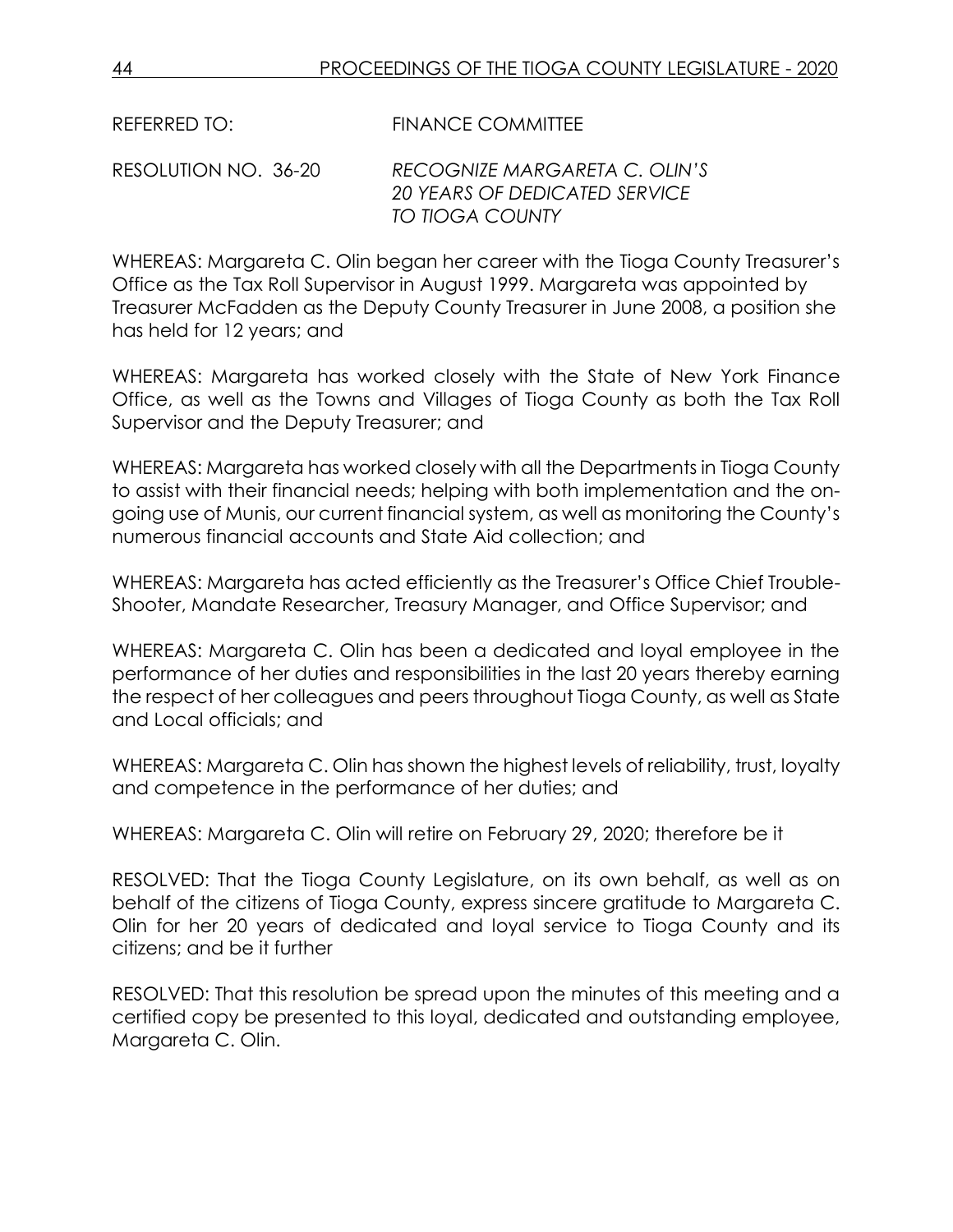ROLL CALL VOTE

Unanimously Yes – Legislators Monell, Mullen, Sauerbrey, Roberts, Standinger, Sullivan, Weston, Balliet, and Hollenbeck

No – None.

Absent – None.

RESOLUTION ADOPTED UNANIMOUSLY.

Chair Sauerbrey spoke. "Although Ms. Hollenbeck and Ms. Olin are not in attendance today, the Legislature recognizes and appreciates their dedication and their hard work to Tioga County."

Legislator Standinger read and presented the following recognition resolution to Charisse R. Campbell of the Department of Social Services.

There was a unanimous motion for the adoption of the following recognition resolution, seconded unanimously.

REFERRED TO: HEALTH & HUMAN SERVICES COMMITTEE

RESOLUTION NO. 37-20 *RECOGNIZE CHARISSE R. CAMPBELL 20 YEARS OF DEDICATED SERVICE DEPARTMENT OF SOCIAL SERVICES*

WHEREAS: Charisse began her career with the Tioga County Department of Social Services as a Caseworker from February 1987 through May of 1991. In September 2004, Charisse returned and was instated to her current position as Case Supervisor, Grade B; and

WHEREAS: Charisse Campbell has been a dedicated and loyal employee in the performance of her duties; and

WHEREAS: Charisse Campbell has shown the highest levels of reliability, trust, loyalty and competence in the performance of her duties; and

WHEREAS: Charisse Campbell will retire on March 2, 2020; now therefore be it

RESOLVED: That the Tioga County Legislature, on its own behalf, as well as on behalf of the citizens of Tioga County, express sincere gratitude to Charisse Campbell for her twenty years of dedicated and loyal service to the Tioga County Department of Social Services and its most vulnerable citizens; and be it further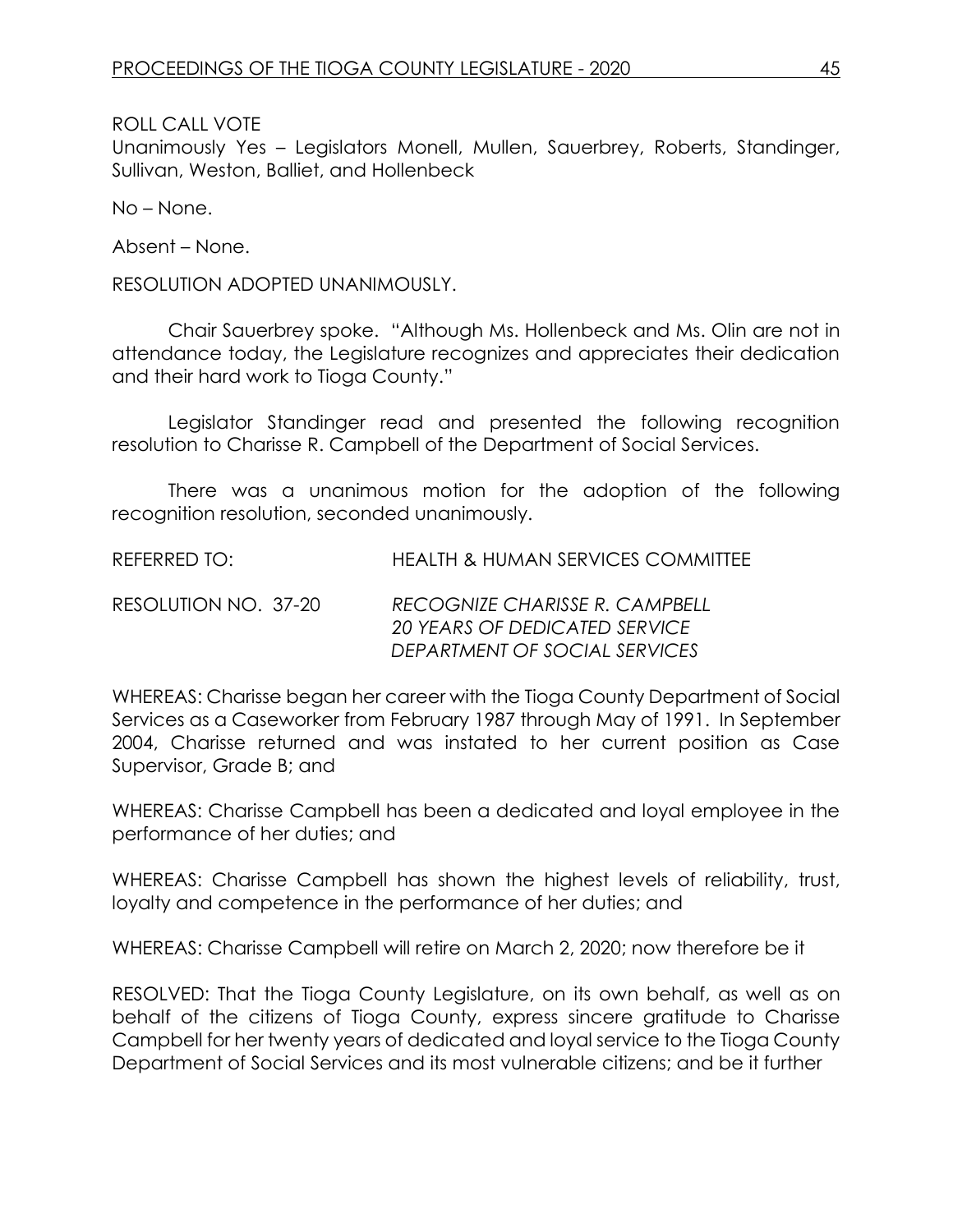RESOLVED: That this resolution be spread upon the minutes of this meeting and a certified copy be presented to this loyal, dedicated and outstanding employee, Charisse R. Campbell.

ROLL CALL VOTE Unanimously Yes – Legislators Monell, Mullen, Sauerbrey, Roberts, Standinger, Sullivan, Weston, Balliet, and Hollenbeck

No – None.

Absent – None.

RESOLUTION ADOPTED UNANIMOUSLY.

Legislator Standinger spoke. "I thank you for your service."

Commissioner of Social Services Yetter spoke. "It's a true honor for me to be able to recognize Chari today for her 20 years of service to Tioga County on the event of a well-earned and well-deserved retirement.

As mentioned in the resolution, Chari actually did two stints with the Department working several years as a Caseworker in the late 1980's and then went off to do some work in the not-for-profit world and came back in 2004 to her current role of Grade B Supervisor. Her return is permanently etched in my memory because it happened shortly after I had just returned as Commissioner and one of our challenges at that time, and Gail can attest to this, was turnover in supervisory positions in the Services Division. It was a real good day when you agreed to come back to take that position, so I think I can speak on behalf of the entire Division about that.

During your 16 years as a supervisor, you led your staff with the highest levels of professionalism and caring. Your ability to train and nurture young new caseworkers will be missed, as will your ability to work with very difficult case situations that you and your staff encounter every day.

While with the Department, Chari was awarded Supervisor of the Year in 2009, as well as being recognized several times, especially as a team player in initiatives ranging from supporting cross function collaboration in the Department to more recently for her role in the successful implementation of the Northwoods platform.

Over the years, Chari has dealt with some very difficult cases and has always done so with the same professionalism she brings to everything and done so without complaint.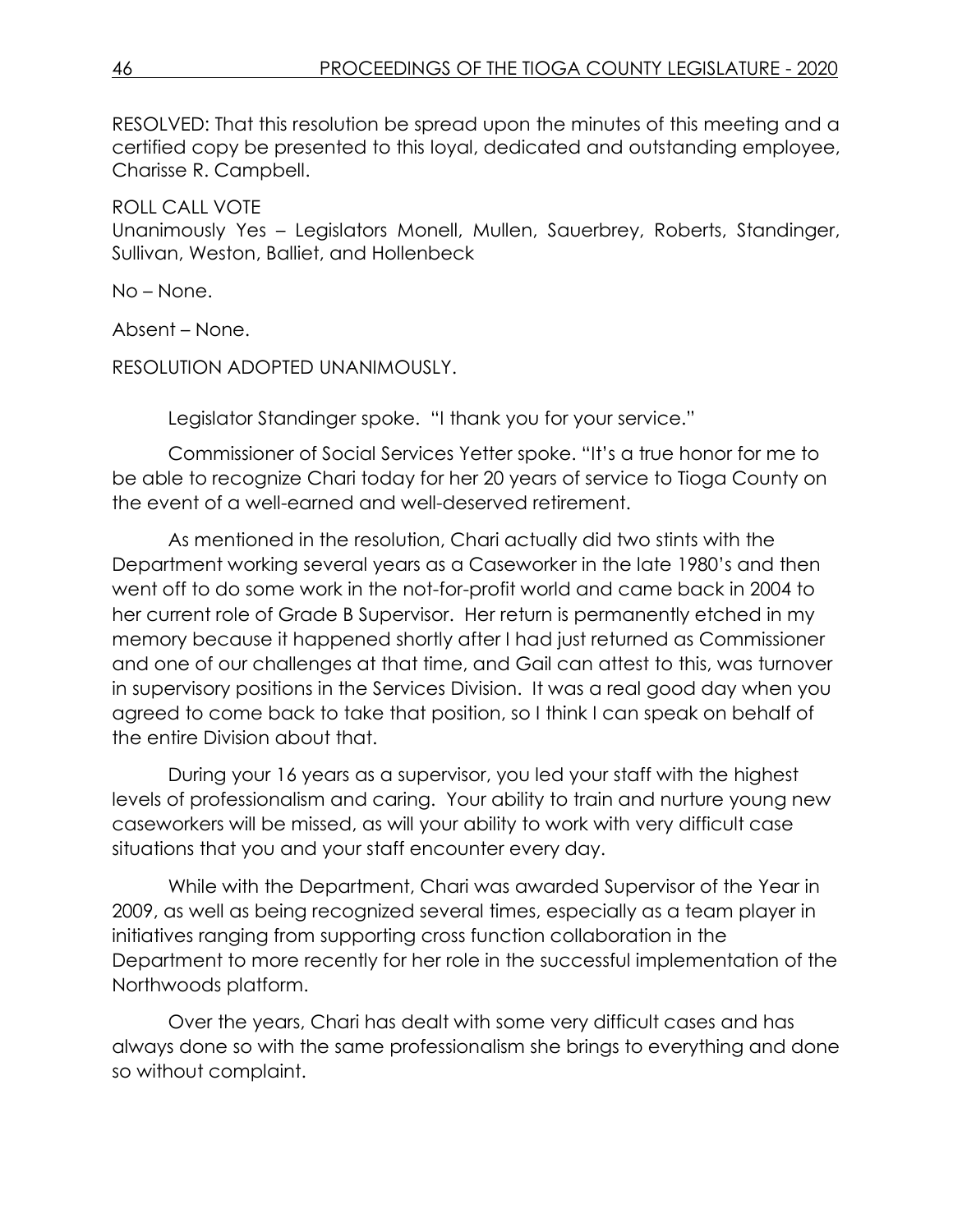Chari, on behalf of the Department and the people of Tioga County that you have so compassionately and caringly served, we thank you and wish you the happiest and healthiest retirement."

Charisse Campbell spoke. "I wasn't going to say anything, but I feel like I should. The thing I think about the most is that so many people have asked me over the years what I do and when I say I am a CPS Supervisor they say, oh my God, I could never do that. I think that made me realize this is probably the toughest job I have ever had, but it is also the job that I absolutely love the most. I thank you for the opportunity to work for the community in Tioga County and to serve the residents of our County."

Chair Sauerbrey stated we have two Proclamations to present as follows:

Legislator Standinger read and presented the following Proclamation on Teen Dating Violence Awareness and Prevention Month in Tioga County to Laura Bennett, Public Health Educator.

# **COUNTY OF TIOGA EXECUTIVE PROCLAMATION**

WHEREAS: Teen dating violence is a common problem faced by millions of teenagers in the United States every year. It can happen to any adolescent regardless of race, gender, religion, or sexual orientation; and

WHEREAS: Approximately 1 in 11 female and 1 in 15 male high school students report having been physically abused by an intimate partner in the last year, and 26% of women and 15% of men experience some form of dating abuse before the age of 18 and;

WHEREAS: Our local resource for intimate partner violence, A New Hope Center, served over 1,160 people in 2018 including teenagers; and

WHEREAS: The health implications of dating violence include, but are not limited to: drug use, eating disorders, risky sexual behavior, and suicidal ideation; and

WHEREAS: Adolescents in abusive relationships are likely to carry unhealthy patterns of abuse into adulthood and future relationships; and

WHEREAS: Tioga County Public Health encourages citizens to advocate for adolescents in unhealthy relationships and to be aware of the warning signs of teen dating abuse which include: physical violence, sexual violence, psychological aggression, and stalking; therefore

THE TIOGA COUNTY LEGISLATURE, County of Tioga, does hereby proclaim the month of February 2020 as: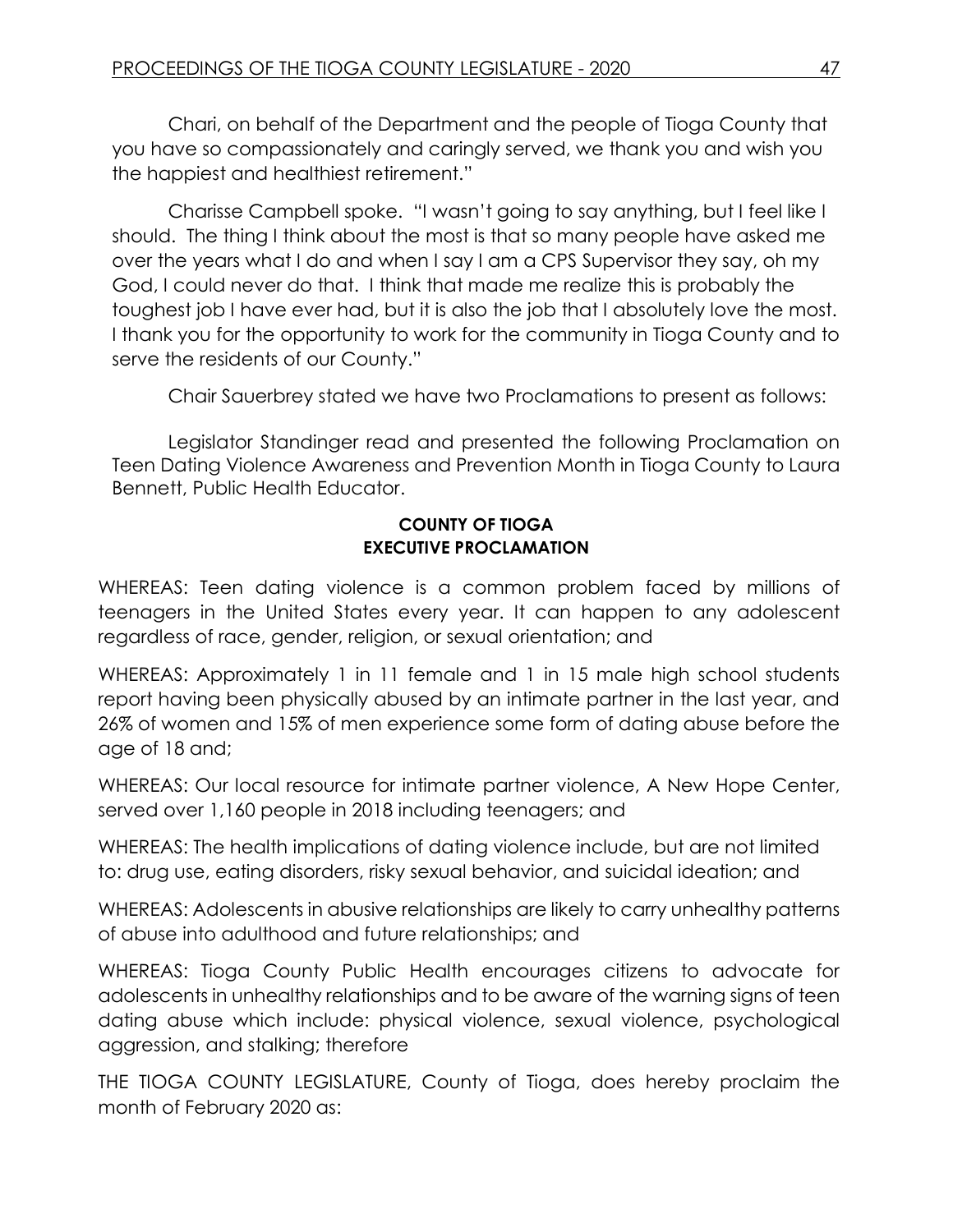# **TEEN DATING VIOLENCE AWARENESS AND PREVENTION MONTH IN TIOGA COUNTY**

and urges all caregivers and advocates to speak with the children in their life about teen dating violence and the signs of an unhealthy relationship.

Legislator Standinger spoke. "Luckily, I am not too familiar with this teen dating violence. I have three daughters and I think that if it involved one of my daughters I would probably not be standing here. As a parent, it is our obligation to ensure our children are safe and if you observe anything that constitutes this type of abuse you should do whatever you can to prevent it from happening any further. Thank you."

Laura Bennett, Public Health Educator spoke. "Hi, my name is Laura Bennett and I am a Health Educator at the Public Health Department. I would like to thank our Legislature for declaring February 2020 as Teen Dating Violence Awareness Month. Dating violence and abuse is a topic that is uncomfortable for anybody to discuss, let alone teenagers who are already incredibly vulnerable. Raising awareness of this issue and supporting community resources focus on helping victims of dating abuse break the stigma surrounding teen dating violence and directs teens to the services they need to end the cycle of abuse. As the proclamation indicated, A New Hope Center and Public Health are just two of the agencies available for providing resources in our community. Once again, I would like to thank you for promoting healthy relationships and advocating for Tioga County's youth. "

Legislator Weston read and presented the following Proclamation on Agriculture Month to Farm Bureau President Frisbee and three students of the Newark Valley Future Farmers of America (FFA) Chapter.

### **COUNTY OF TIOGA EXECUTIVE PROCLAMATION**

WHEREAS: March signifies a national celebration of the importance of food and agriculture in the United States as it provides almost everything we eat and use each day. This month we recognize and celebrate the diversity and abundance provided by New York's farms and our growing food and agricultural sector and the contributions of Tioga County's family farmers; and

WHEREAS: There are 33,400 farms in New York State and 6,900,000 acres of operated farmland; and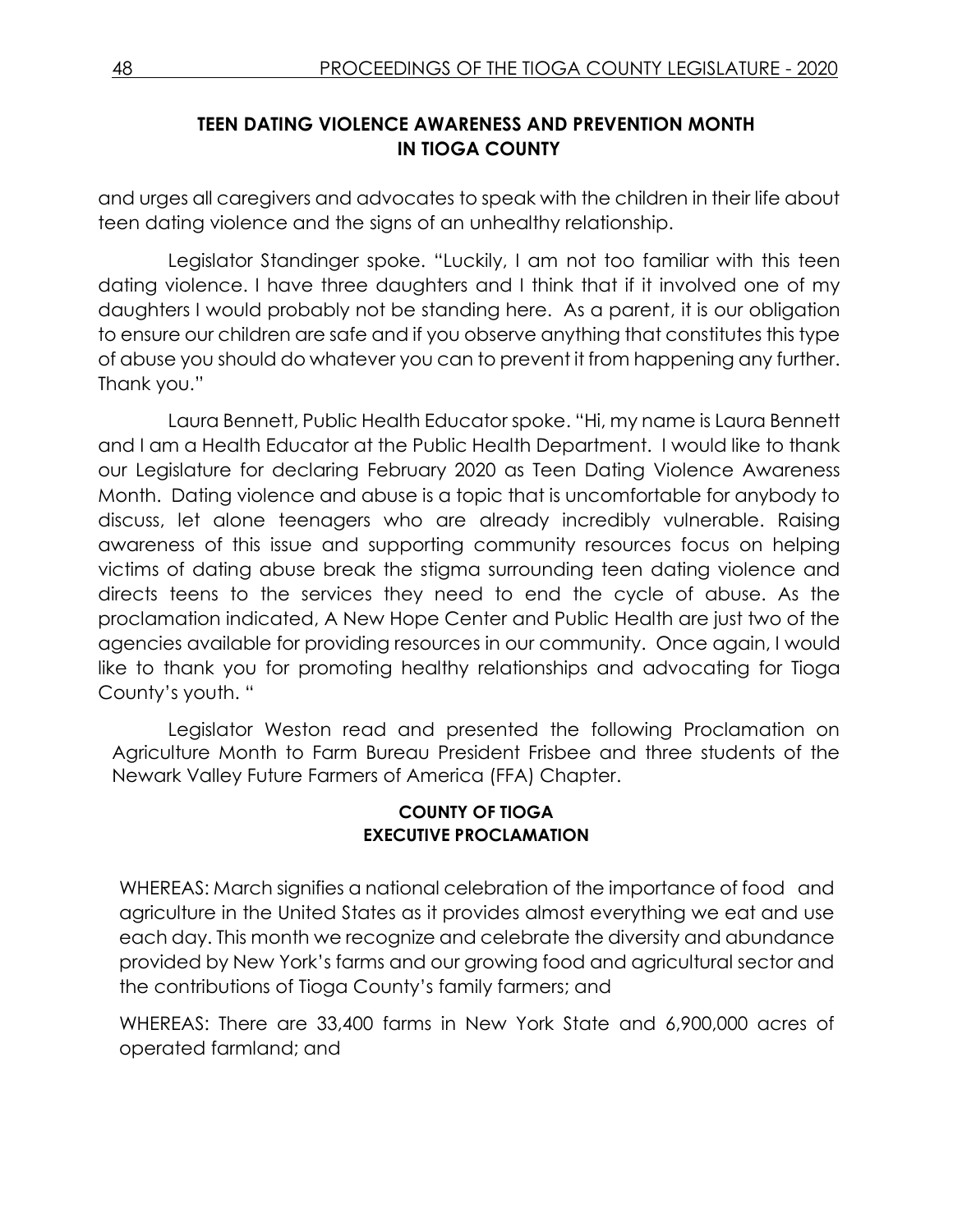WHEREAS: The agricultural industry in New York State contributed more than \$5.4 billion in agricultural economy sales to the New York economy each year; and

WHEREAS: With farmland occupying nearly one quarter of New York State's land area, agriculture also promotes New Yorker's quality of life in other ways, including providing access to fresh, locally sourced food, preserving open space, and enhancing communities through farmer's markets and other such activities; and

WHEREAS: Recognizing the month of March as Agriculture Month in Tioga County provides the opportunity for all residents of Tioga County and New York to better appreciate agriculture's breadth and beauty, how food and fiber products are produced, and the role agriculture plays in providing safe, abundant, and affordable products; and

WHEREAS: Commemorating Agriculture Month will build awareness of the benefits of the agricultural industry in Tioga County and encourage young people to consider agriculture as a career; therefore

THE TIOGA COUNTY LEGISLATURE, County of Tioga, does hereby proclaim the month of March 2020 as:

# **AGRICULTURE MONTH**

and urges all New Yorkers to join in recognizing the importance of our food and agriculture industry, to thank a farmer for providing the food we eat, and to help celebrate every month with meals made from a variety of New York State products.

Kevin (Cub) Frisbie, Tioga County Farm Bureau President spoke. "I would like to thank the Legislature for recognizing agriculture, as it is not that way in every county nor in every state. The fact is agriculture is an exciting time. We have all kinds of opportunities.

Back when I was in high school, the counselors did not push students into agriculture. They believed they needed to get a college degree. That still works, but some people are not fit for a four-year degree and they want to do other things in their life. We need those people. We need electricians, plumbers, and farmers. Everybody eats; everybody wears clothes.

Farmland generates less toxicity than forestland and people do not understand this, but there is less runoff on agricultural used land. We are good for the economy. Farmers take care of their land, as we are the closest ones to see the downside for not doing so and will be the first recipients of all the bad news. We take care of our land; we take care of our animals, and we do the best job we can. Unfortunately, New York State does not recognize that anymore.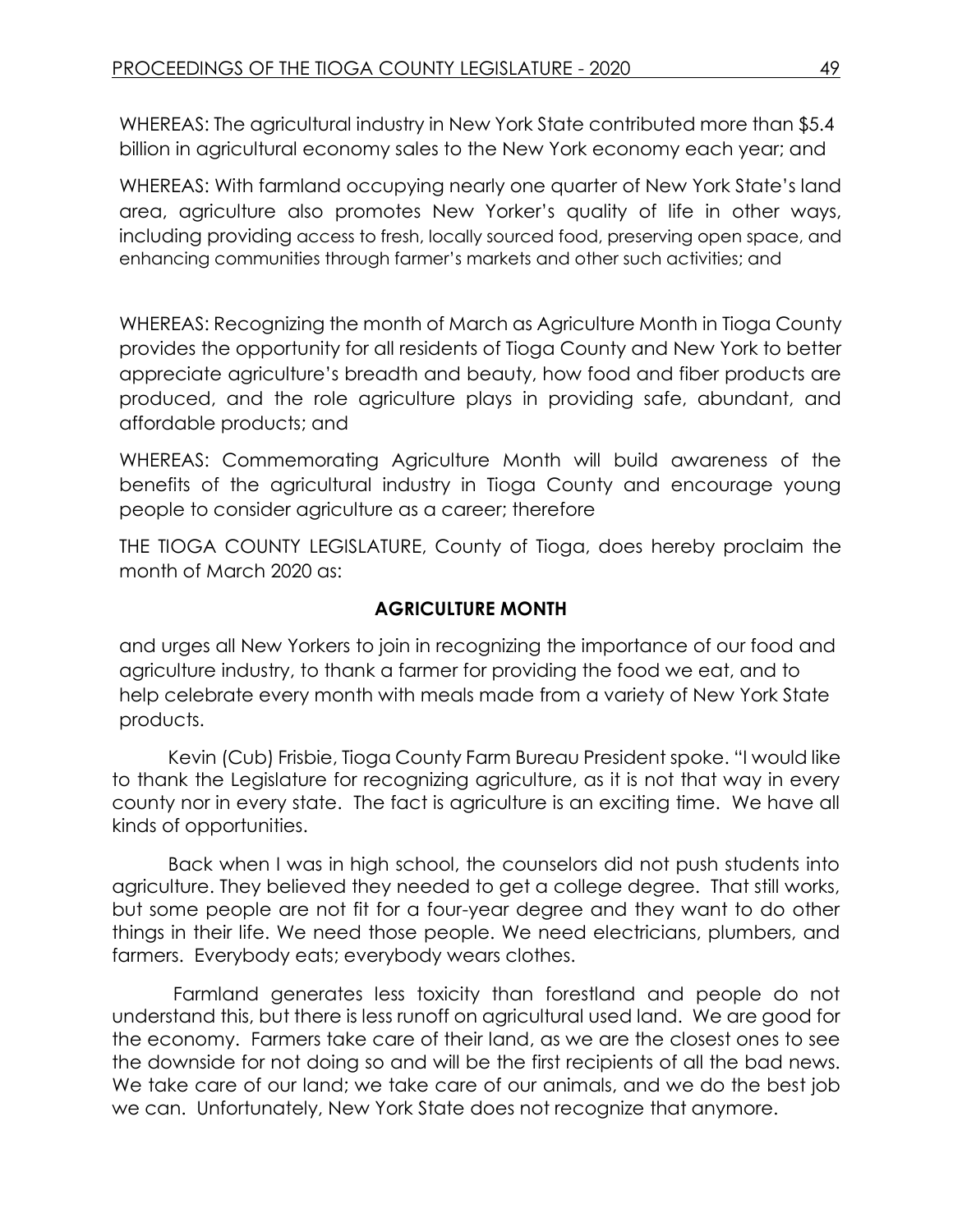We have the fight of our life. I am President of Tioga County Farm Bureau and that is why I am here. We have the fight of our life with the Legislative body in Albany, NY these days and we have downstate Legislators that we try to meet with on a regular basis to let them know farmers care about their land, they care about their animals, and they care about their employees. I am very happy that this Legislature recognizes that and we have a lot of work on our plate to get New York State to follow your lead. Thank you very much."

Chair Sauerbrey spoke. "Growing up, I went to Tioga Central High School and Future Farmers of America (FFA) was very active, but they were mostly all boys. It is nice to see young women involved. Last summer, I was able to meet with you at the Tioga County Fair, you did many presentations about your projects and what you were currently doing, and you are wonderful, upstanding citizens. Very proud to have you represent FFA for Tioga County."

Kevin Frisbee spoke. "Owego just had their Chapter adopted a month ago, so we are working on every school district. We just hosted 80 blue jackets in Spencer-Van Etten School over the weekend.

Back when I was on the school board, we had to eliminate our agricultural program in BOCES because we did not have 17 students going to the agricultural program. Fast-forward 20 years, there are now FFA Programs. I couldn't be happier."

There was no privilege of the floor.

Legislator Mullen made a motion to approve the minutes of January 2, 14, and 23, 2020, seconded by Legislator Sullivan and carried.

Chair Sauerbrey stated that all Legislative Committees met this month and the minutes are or will be on file with the Clerk of the Legislature.

Legislator Standinger moved for the adoption of the following resolution, seconded by Legislator Sullivan.

| REFERRED TO:         | HEALTH & HUMAN SERVICES COMMITTEE<br>LEGISLATIVE WORKSESSION               |
|----------------------|----------------------------------------------------------------------------|
| RESOLUTION NO. 38-20 | SCHEDULE SECOND PUBLIC HEARING FOR<br>NEW YORK STATE COMMUNITY DEVELOPMENT |
|                      | <b>BLOCK GRANT</b>                                                         |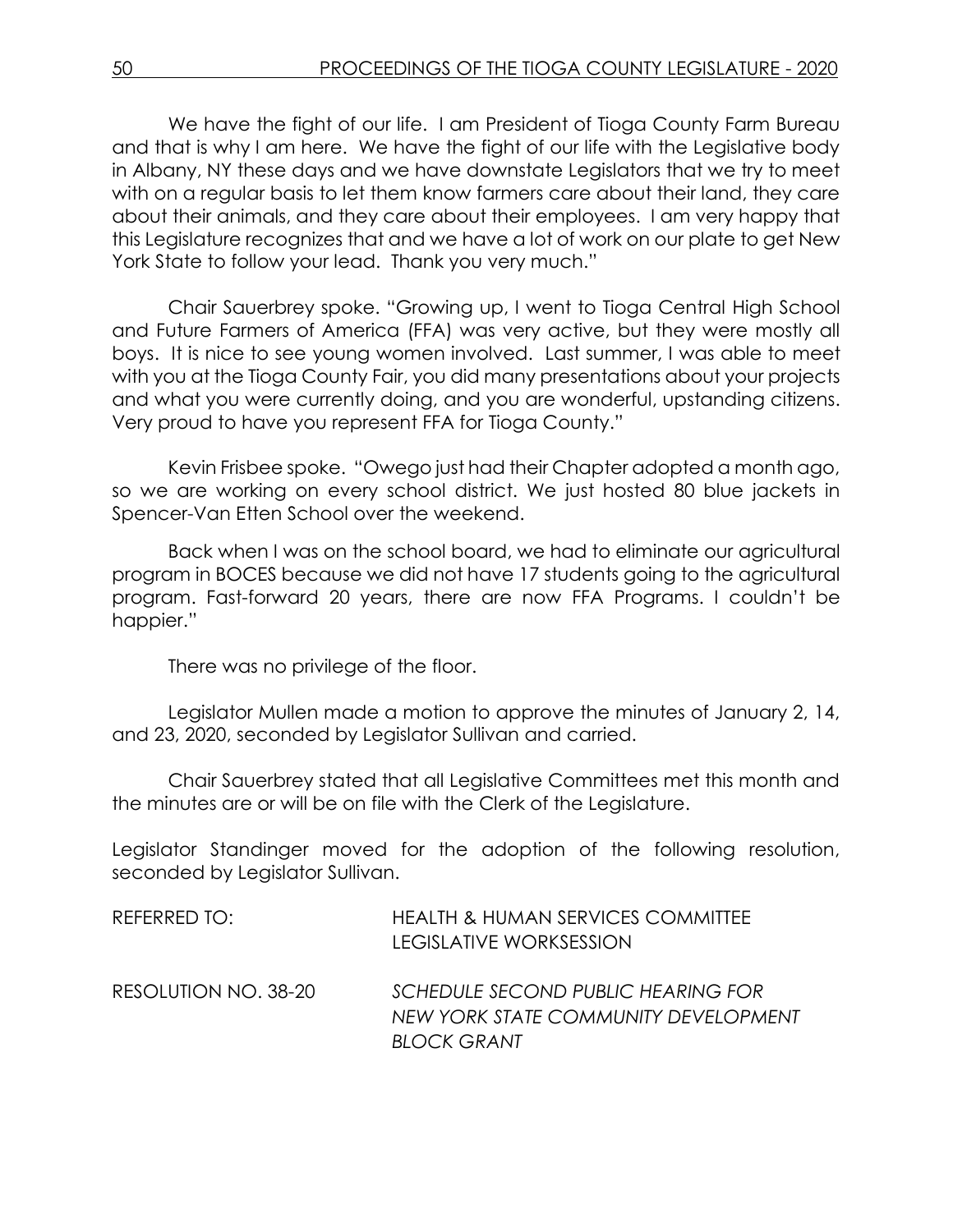WHEREAS: Tioga County was awarded a Community Development Block Grant in 2017; and

WHEREAS: New York State Community Development Block Grant Program funds in the amount of \$300,000 were received and funded the replacement of the mobile dental trailer; and

WHEREAS: On June 24, 2019 Tioga County put into operation the new mobile dental unit in which to serve the dental needs of the community; and

WHEREAS: In compliance with the requirements of the Housing and Community Development Act of 1972, Tioga County seeks public input on the project Tioga Mobile Dental Services; therefore be it

RESOLVED: That the Tioga County Legislature will hold a public hearing for community input in regards to the current Community Development Block Grant project in the Edward D. Hubbard Auditorium of the Ronald E. Dougherty County Office Building, 56 Main Street, Owego, New York 13827 on Thursday, February 20, 2020 at 10:00 A.M. All persons desiring to present written or oral comments may do so at said time.

ROLL CALL VOTE Yes – Legislators Monell, Mullen, Sauerbrey, Roberts, Standinger, Sullivan, Weston, Balliet, and Hollenbeck

No – None.

Absent – None.

RESOLUTION ADOPTED.

Legislator Weston moved for the adoption of the following resolution, seconded by Legislator Hollenbeck.

| REFERRED TO:         | ED&P COMMITTEE<br>AG COMMITTEE                                                |
|----------------------|-------------------------------------------------------------------------------|
| RESOLUTION NO. 39-20 | SET PUBLIC HEARING FOR 2020 ANNUAL<br><b>AGRICULTURAL DISTRICT INCLUSIONS</b> |

WHEREAS: The Tioga County Legislature, as per resolution 296-03 designated January 2<sup>nd</sup> through January 31<sup>st</sup> as the official annual enrollment period for inclusion of viable agricultural properties in agricultural districts as required by §303-B of the NYS Agricultural and Markets Law 25-AA; and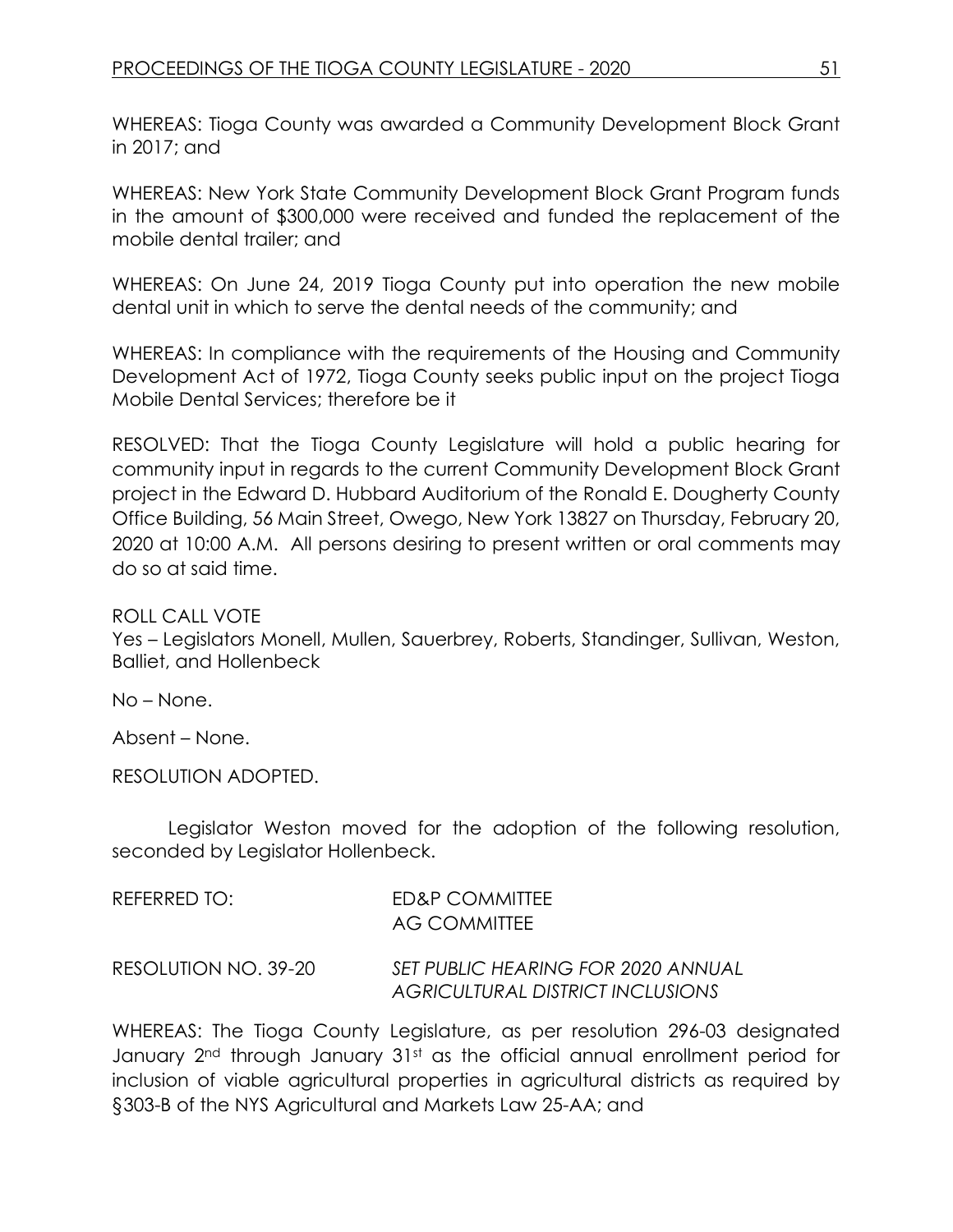WHEREAS: Tioga County Planning has received requests for inclusion of land in agricultural districts and said law requires that the Tioga County Legislature hold a public hearing before making a decision on inclusion of lands; therefore be it:

RESOLVED: That the Tioga County Legislature will hold a public hearing on requests of inclusion of viable agricultural land in agricultural districts received within the designated time period in 2020 on February 20, 2020 at 10:05 a.m. in the Legislative Conference Room of the Ronald E. Dougherty County Office Building, 56 Main Street, Owego, NY.

### ROLL CALL VOTE

Yes – Legislators Monell, Mullen, Sauerbrey, Roberts, Standinger, Sullivan, Weston, Balliet, and Hollenbeck

No – None.

Absent – None.

RESOLUTION ADOPTED.

Legislator Weston moved for the adoption of the following resolution, seconded by Legislator Mullen.

| REFERRED TO:         | ED&P COMMITTEE                                                   |
|----------------------|------------------------------------------------------------------|
| RESOLUTION NO. 40-20 | RECOMMEND MEMBERS TO THE SUSQUEHANNA<br>HERITAGE AREA COMMISSION |

WHEREAS: Per resolution 25-16, the Tioga County Legislature resolved that the Economic Development and Planning Committee recommend designees for the Municipal Representative and also the Advisory Board Member on the Susquehanna Heritage Area (SHA) Commission for the term of office of the County Legislative Chair who appoints said persons; and

WHEREAS: Currently Rebecca Maffei, Tioga County Tourism Director, and Abbey Hendrickson, Community Development Specialist of Economic Development and Planning, have been serving as the two (2) SHA Commission members; and

WHEREAS: Rebecca Maffei, Tioga County Tourism Director, and Abbey Hendrickson, Community Development Specialist of Economic Development and Planning, are willing to serve as the two (2) Commission members; therefore be it

RESOLVED: That the Economic Development and Planning Committee recommend Rebecca Maffei, the Tioga County Tourism Director, continue to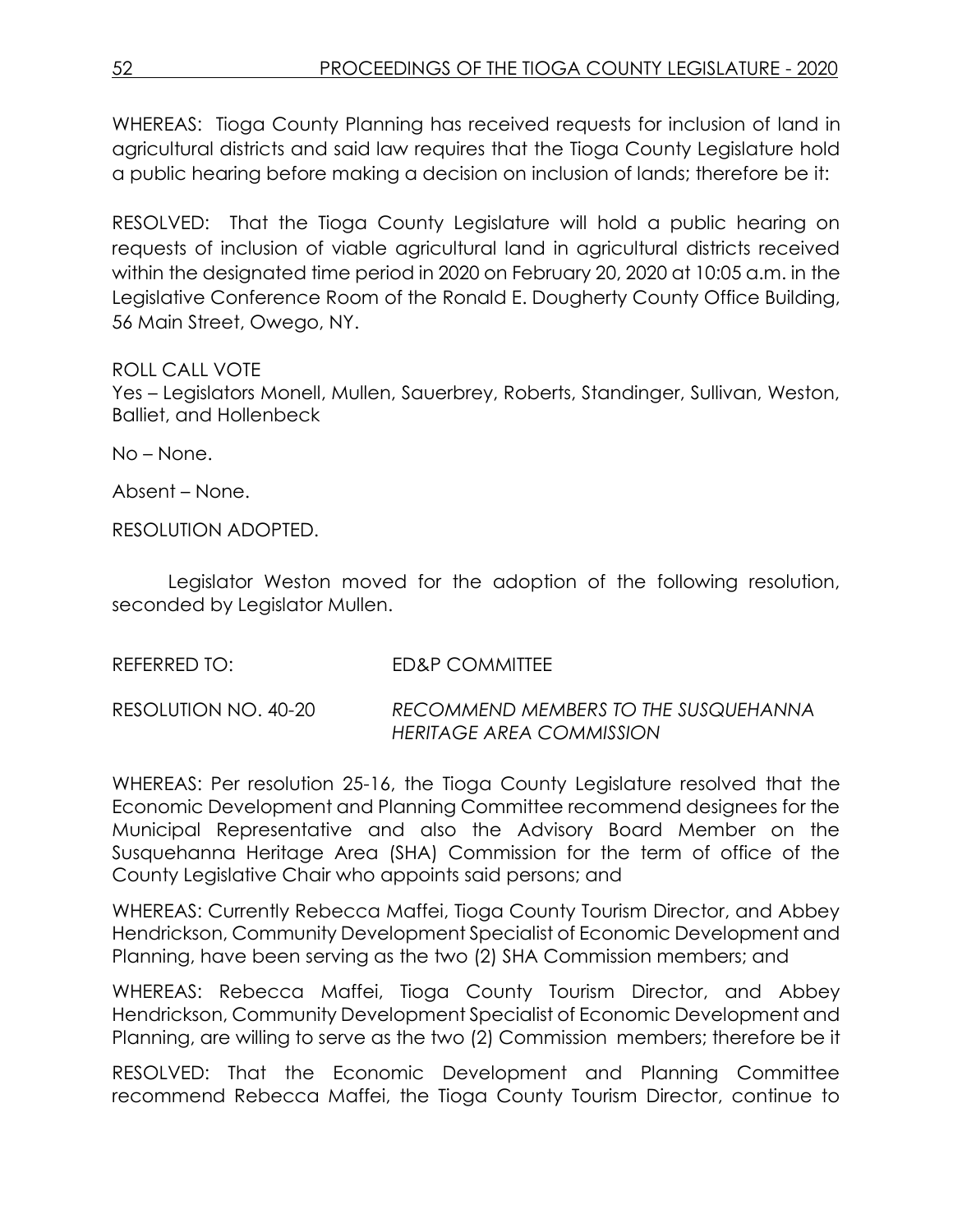serve as the Municipal Representative and Abbey Hendrickson, Community Development Specialist, continue to serve as the Advisory Board member on the Susquehanna Heritage Area Commission for the term of office of the County Legislative Chair who appoints said person.

ROLL CALL VOTE Yes – Legislators Monell, Mullen, Sauerbrey, Roberts, Standinger, Sullivan, Weston, Balliet, and Hollenbeck

No – None.

Absent – None.

RESOLUTION ADOPTED.

Legislator Monell moved for the adoption of the following resolution, seconded by Legislator Hollenbeck.

# REFERRED TO: FINANCE COMMITTEE

RESOLUTION NO. 41-20 *ERRONEOUS ASSESSMENT TOWN OF SPENCER* 

WHEREAS: An application for Corrected Tax Roll for the year 2020 indicates that parcel #68.07-1-26.10, Account #115 in the Town of Spencer assessed to Alexander Skoromink on the 2020 tax roll of the Town of Spencer is erroneous in that the Village of Spencer returned Bill #281 Account #115 to the County Treasurer as unpaid; and

WHEREAS: The County Treasurer's Office relevied the returned 2019 Village Tax on to the 2020 Tax Roll of the Town of Spencer; and

WHEREAS: Alexander Skoromink contested his 2020 Town and County bill, claiming he had paid his Village taxes to the Village of Spencer Clerk; and

WHEREAS: Alexander Skoromink and the Village of Spencer Clerk provided sufficient proof, in the form of a Village paid record; be it therefore

RESOLVED: That a new tax bill be issued to Alexander Skoromink as follows:

|         | Original Bill # | Corrected Bill # |
|---------|-----------------|------------------|
| County  | 920.27          | 920.2.           |
| Recycle | 52.85           | 52.85            |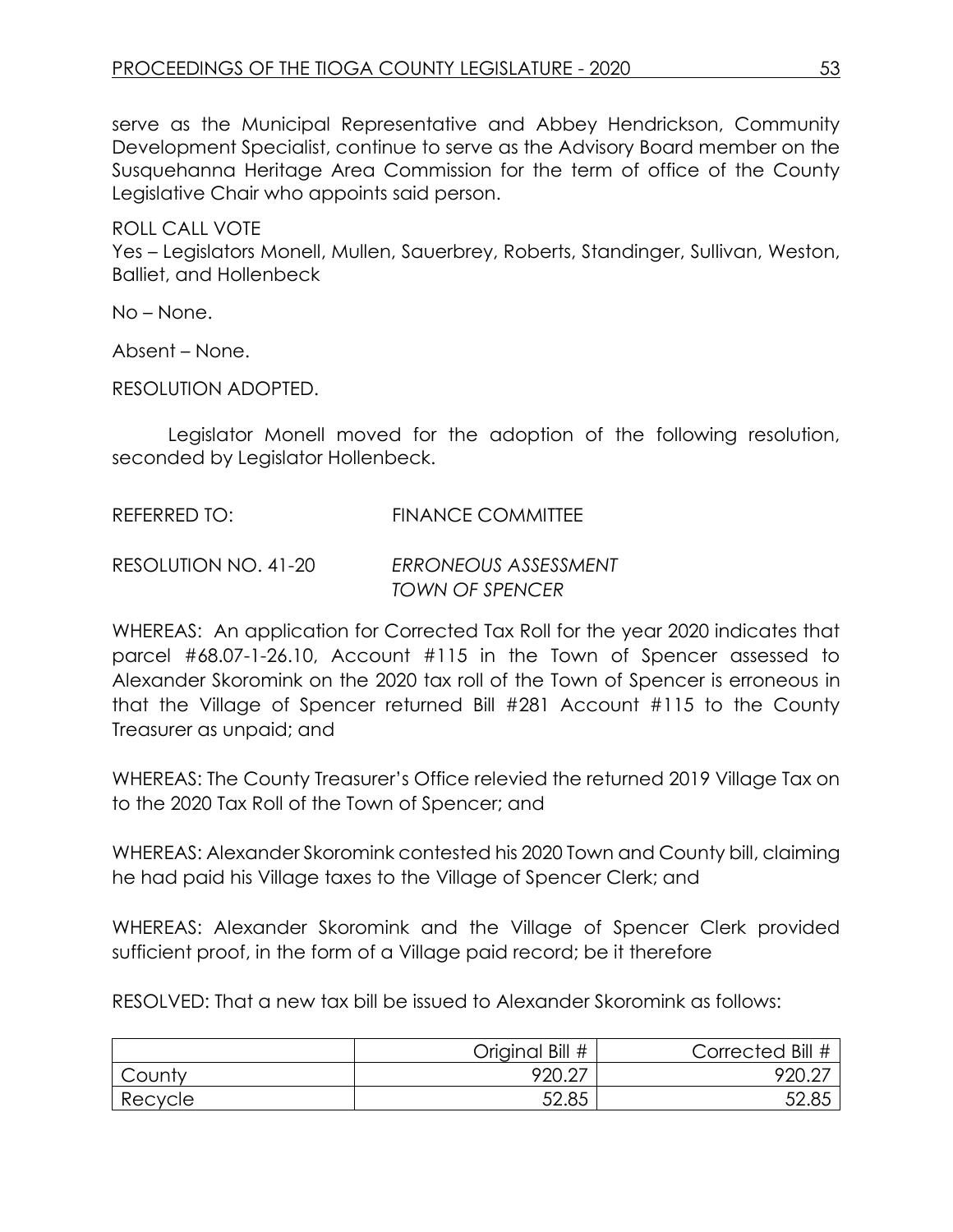| <b>Town Wide</b> | 332.75   | 332.75   |
|------------------|----------|----------|
| Return Village   | 364.57   | 0.00     |
| <b>Total</b>     | 1,670.44 | 1,305.87 |

And be it further

RESOLVED: That the erroneous returned village tax of \$340.72 be charged back to the Village of Spencer; and it be further

RESOLVED: That the erroneous County Penalty of \$23.85 be charged back to the proper account in the records of the County Treasurer.

ROLL CALL VOTE

Yes – Legislators Monell, Mullen, Sauerbrey, Roberts, Standinger, Sullivan, Weston, Balliet, and Hollenbeck

No – None.

Absent – None.

RESOLUTION ADOPTED.

Legislator Balliet moved for the adoption of the following resolution, seconded by Legislator Sullivan.

REFERRED TO: ADMINISTRATIVE SERVICES COMMITTEE

RESOLUTION NO. 42–20 *AUTHORIZE COUNTY CLERK CONVEYANCE NOTICE FEE*

WHEREAS: NYS legislation has passed a law amending Real Property Law §291 to require that the County Clerk mail a written notice to the owner of record of a conveyance recorded in the Clerk's Office; and

WHEREAS: The law states that the clerk of the county is entitled to charge a reasonable fee to cover the cost of mailing; and

WHEREAS: In order to keep the fee charged consistent across the State, the New York State Association of County Clerks agree to recommend that the reasonable fee be charged at \$10.00 for the notice for each recording of a conveyance; now therefore be it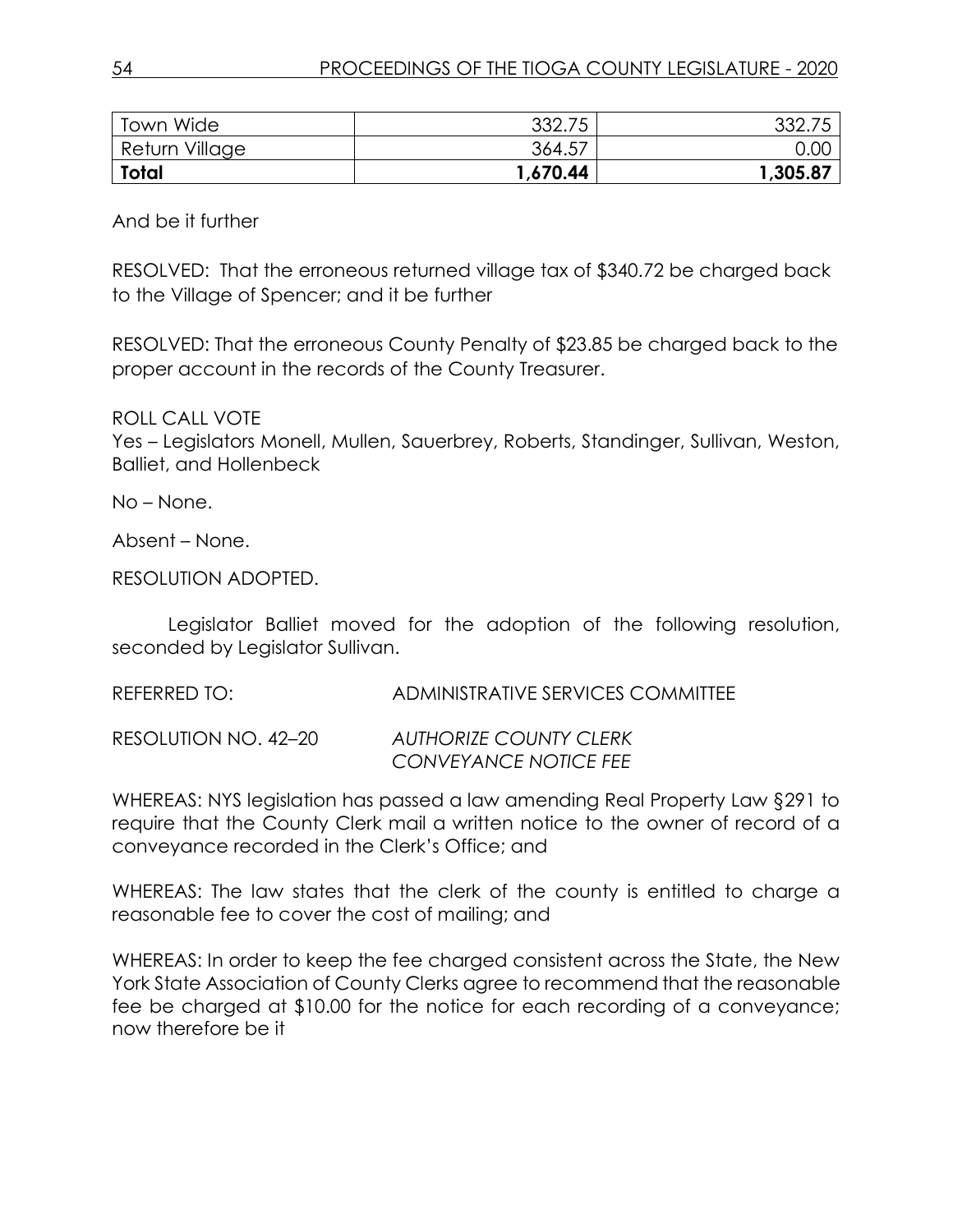RESOLVED: That the County Clerk is authorized to charge the party seeking to record such conveyance a fee of \$10.00 to cover the cost of mailing a notice of such conveyance.

ROLL CALL VOTE Yes – Legislators Monell, Mullen, Sauerbrey, Roberts, Standinger, Sullivan, Weston, Balliet, and Hollenbeck

No – None.

Absent – None.

RESOLUTION ADOPTED.

Legislator Roberts moved for the adoption of the following resolution, seconded by Legislator Standinger.

| REFERRED TO: | <b>PUBLIC WORKS</b> |
|--------------|---------------------|
|              |                     |

RESOLUTION NO. 43-20 *AWARD CONSTRUCTION HALSEY VALLEY ROAD OVER TRIBUTARY TO PIPE CREEK*

WHEREAS: Halsey Valley Road Bridge is a bridge that needs repair; and

WHEREAS: Funding is available for the repair of Halsey Valley Road Bridge; and

WHEREAS: The Commissioner of Public Works received sealed bids on January 29, 2020 and the bids came in as follows:

| Silverline Construction           | \$ 940,594.00  |
|-----------------------------------|----------------|
| Economy Paving                    | \$1,009,650.90 |
| Procon Contracting, LLC           | \$1,034,000.00 |
| R. DeVincentis Construction, Inc. | \$1,050,000.00 |
| G. DeVincentis & Son Construction | \$1,249,000.00 |

and

WHEREAS: Hunt Engineers has completed the review of the bids and finds the low bidder Silverline Construction, Burdett, NY meets all of the qualifications of the bid specifications; therefore be it

RESOLVED: That the Tioga County Legislature authorize awarding the bid to Silverline Construction, Burdett, NY not to exceed \$940,594.00 to be paid out of the following account: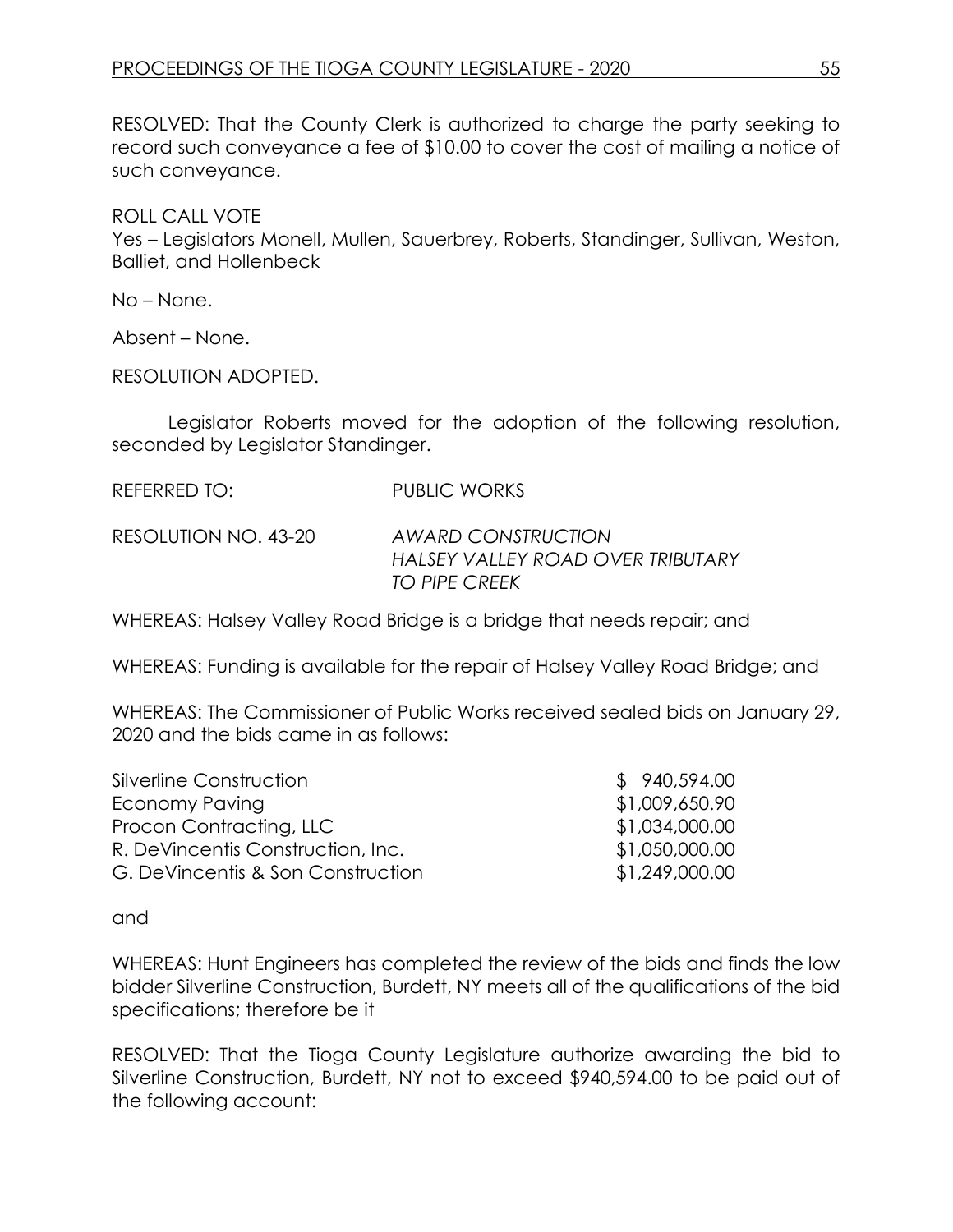H5110.540002.H1905 – Halsey Valley Road Bridge \$940,594.00

ROLL CALL VOTE Yes – Legislators Monell, Mullen, Sauerbrey, Roberts, Standinger, Sullivan, Weston, Balliet, and Hollenbeck

No – None.

Absent – None.

RESOLUTION ADOPTED.

Legislator Weston moved for the adoption of the following resolution, seconded by Legislator Mullen.

| REFERRED TO:         | ED&P COMMITTEE                                                                                                        |
|----------------------|-----------------------------------------------------------------------------------------------------------------------|
| RESOLUTION NO. 44-20 | AUTHORIZING LEGISLATIVE CHAIR SIGNATURE ON<br>LSE PERSEUS LLC AND LSE PISCES LLC<br>PAYMENT IN LIEU OF TAX AGREEMENTS |

WHEREAS: LSE Perseus, LLC and LSE Pisces, LLC have submitted Notices of Intent to the Town of Nichols that they plan to build and operate "Solar Energy Systems" with an expected total capacity of approximately 4.0 Megawatts AC (Perseus) and 3.8 Megawatts AC (Pisces); and

WHEREAS: The project locations are 260 Hunt Creek Road, Town of Nichols, County of Tioga, State of New York (Perseus) and Smith Creek Road, Town of Nichols, County of Tioga, State of New York (Pisces); and

WHEREAS: The Taxing Jurisdiction is defined as the Town of Nichols, the Owego-Apalachin Central School District and the County of Tioga; and

WHEREAS: The Taxing Jurisdiction has not opted out of Real Property Tax Law (RPTL) Section 487; and

WHEREAS: The Taxing Jurisdiction has indicated its intent to require Payment in Lieu of Tax (PILOT) Agreements with LSE Perseus, LLC and LSE Pisces, LLC; and

WHEREAS: Pursuant to RPTL 487, the Taxing Jurisdiction has agreed to place the projects as exempt upon the assessment rolls of the Taxing Jurisdiction; and

WHEREAS: LSE Perseus, LLC and LSE Pisces, LLC have agreed to make annual lump sum payments to the Taxing Jurisdiction in lieu of real property taxes for a period of fifteen (15) consecutive fiscal tax years; and

WHEREAS: Such fifteen (15) year term shall commence on the first taxable status date selected by LSE Perseus, LLC and LSE Pisces, LLC following the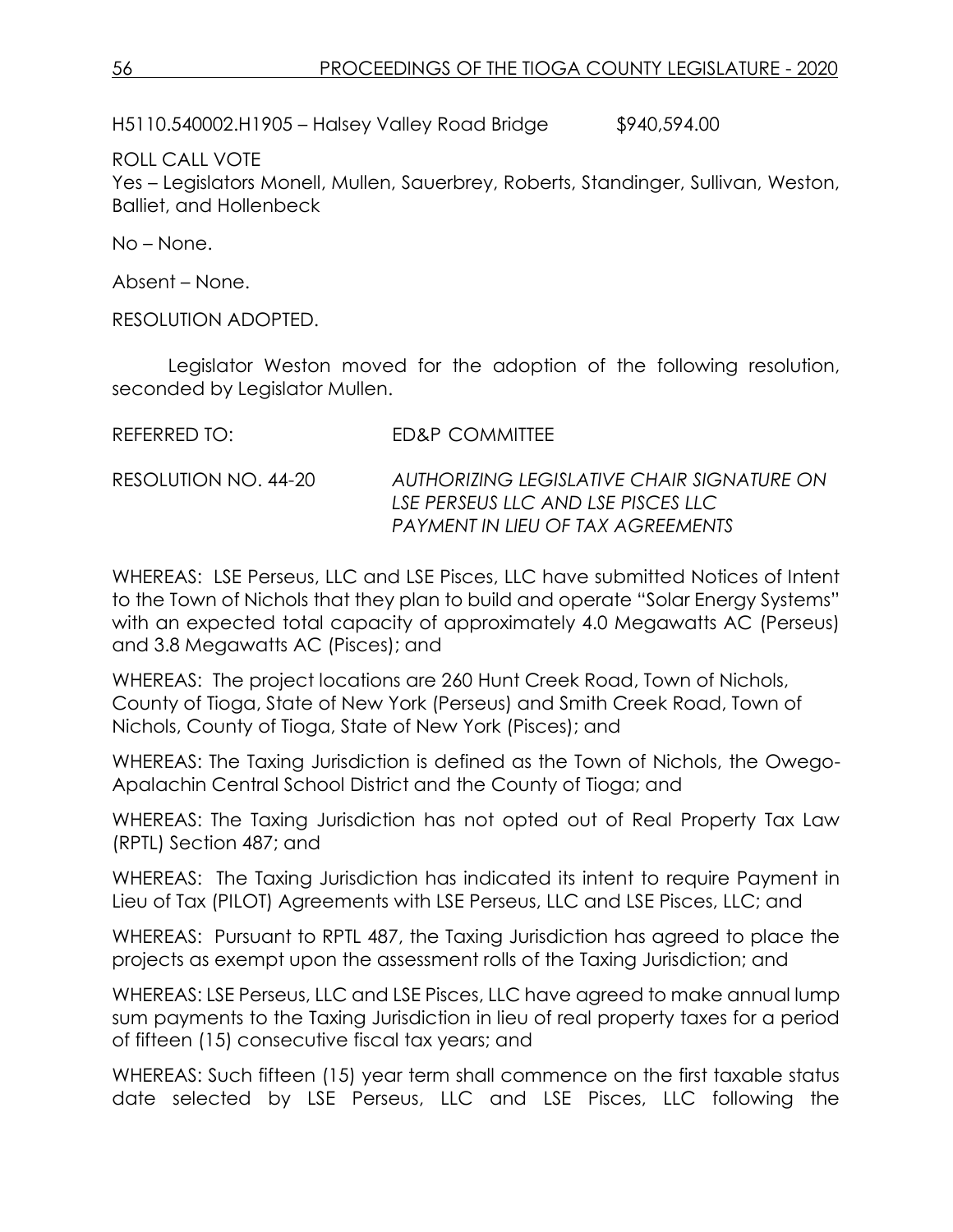commencement of the construction of the projects, and shall end by the fifteenth fiscal year following; and

WHEREAS: The first annual payment shall be in the aggregate amount of \$3,500 per built out Megawatt AC of capacity, and thereafter annual payments shall escalate by one and one half (1.5 %) percent per year; and

WHEREAS: The annual payments for the Taxing Jurisdiction shall be made payable to the Town of Nichols and mailed to the Town of Nichols and are due no later than January 15<sup>th</sup> of each year; and

WHEREAS: The Town of Nichols shall be responsible for distributing the annual payments to the Owego-Apalachin Central School District and the County of Tioga; and

WHEREAS: County of Tioga has agreed that payments shall be disbursed to the County in the amount not less than thirty three percent (33%) of the lump sum payment; therefore be it

RESOLVED: That the Tioga County Legislature agrees to authorize the Legislative Chair to sign the revised Payment in Lieu of Tax Agreements between LSE Perseus, LLC and LSE Pisces, LLC, the Town of Nichols, Owego-Apalachin School District and Tioga County reflecting not less than thirty- three percent (33%) of annual lump sum payment to the County of Tioga.

ROLL CALL VOTE

Yes – Legislators Monell, Mullen, Sauerbrey, Roberts, Standinger, Sullivan, Weston, Balliet, and Hollenbeck

No – None.

Absent – None.

RESOLUTION ADOPTED.

Legislator Weston moved for the adoption of the following resolution, seconded by Legislator Hollenbeck.

| REFERRED TO:         | ED&P COMMITTEE                                                                                                   |
|----------------------|------------------------------------------------------------------------------------------------------------------|
| RESOLUTION NO. 45-20 | AUTHORIZING LEGISLATIVE CHAIR SIGNATURE<br>ON NY NEWARK VALLEY I, LLC<br><b>PAYMENT IN LIEU OF TAX AGREEMENT</b> |

WHEREAS: NY Newark Valley I, LLC has submitted a Notice of Intent to the Town of Candor that they plan to build and operate a "Solar Energy System" with an expected total capacity of approximately 5.0 Megawatts AC; and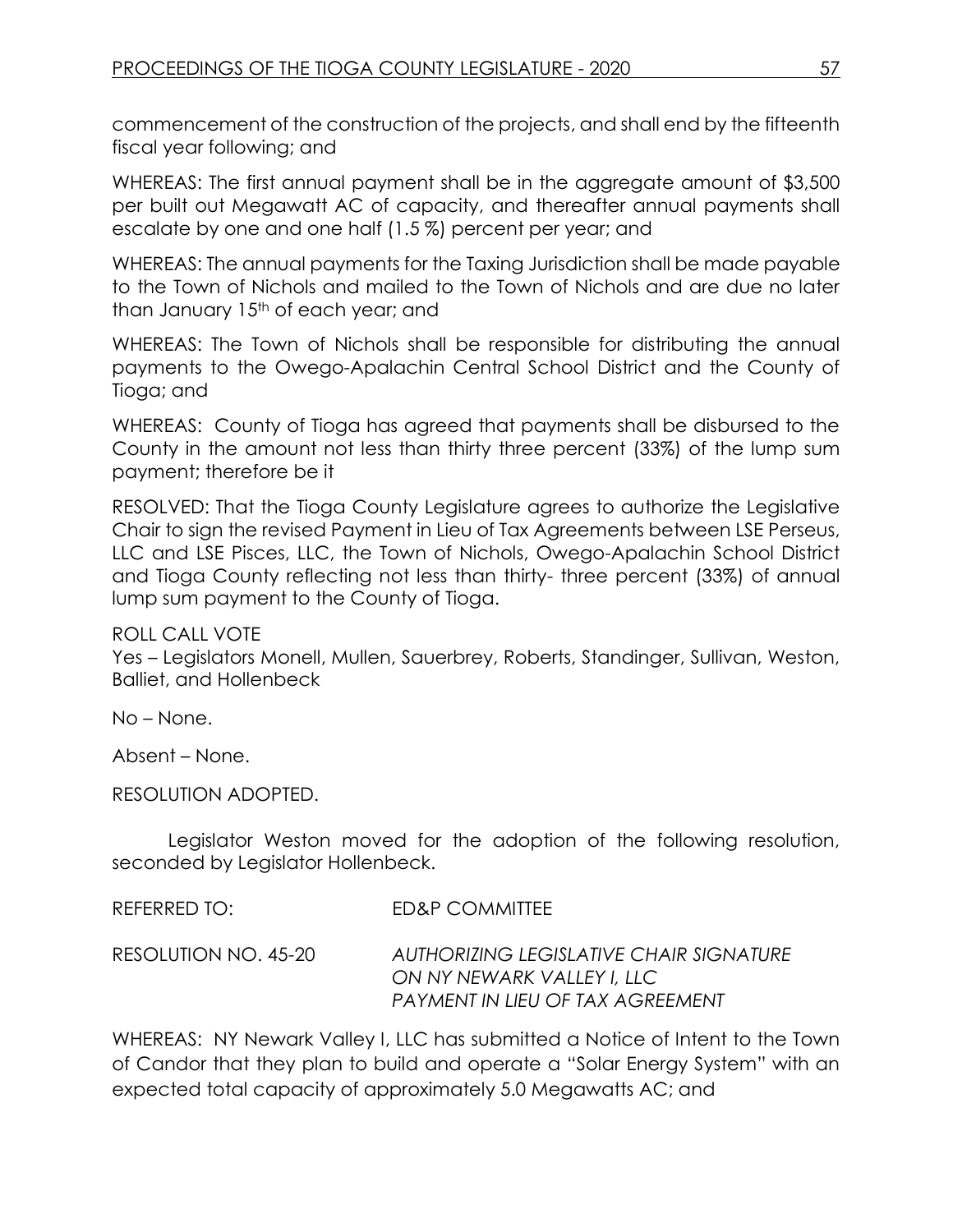WHEREAS: The project location is 2453 West Creek Road, Town of Candor, County of Tioga, State of New York; and

WHEREAS: The Taxing Jurisdiction is defined as the Town of Candor, and the County of Tioga; and

WHEREAS: The Taxing Jurisdiction has not opted out of Real Property Tax Law (RPTL) Section 487; and

WHEREAS: The Taxing Jurisdiction has indicated its intent to require a Payment in Lieu of Tax (PILOT) Agreement with NY Newark Valley I, LLC; and

WHEREAS: Pursuant to RPTL 487, the Taxing Jurisdiction has agreed to place the projects as exempt upon the assessment rolls of the Taxing Jurisdiction; and

WHEREAS: NY Newark Valley I, LLC has agreed to make an annual lump sum payment to the Taxing Jurisdiction in lieu of real property taxes for a period of fifteen (15) consecutive fiscal tax years; and

WHEREAS: Such fifteen (15) year term shall commence on the first taxable status date selected by NY Newark Valley I, LLC following the commencement of the construction of the projects, and shall end by the fifteenth fiscal year following; and

WHEREAS: The first annual payment shall be in the aggregate amount of \$2,000 per built out Megawatt AC of capacity, and thereafter annual payments shall escalate by two (2.0 %) percent per year; and

WHEREAS: The annual payments for the Taxing Jurisdiction shall be made payable to the Town of Candor and mailed to the Town of Candor and are due no later than January 31st of each year; and

WHEREAS: The Town of Candor shall be responsible for distributing the annual payments to County of Tioga; and

WHEREAS: The Taxing Jurisdiction has agreed that said payments shall be disbursed to the Town of Candor in the amount of fifty percent (50%) of the lump sum payment, and to County of Tioga in the amount of fifty percent (50%) of the lump sum payment; therefore be it

RESOLVED: That the Tioga County Legislature agrees to authorize the Legislative Chair to sign the Payment in Lieu of Tax Agreements between NY Newark Valley I, LLC, the Town of Candor, and Tioga County.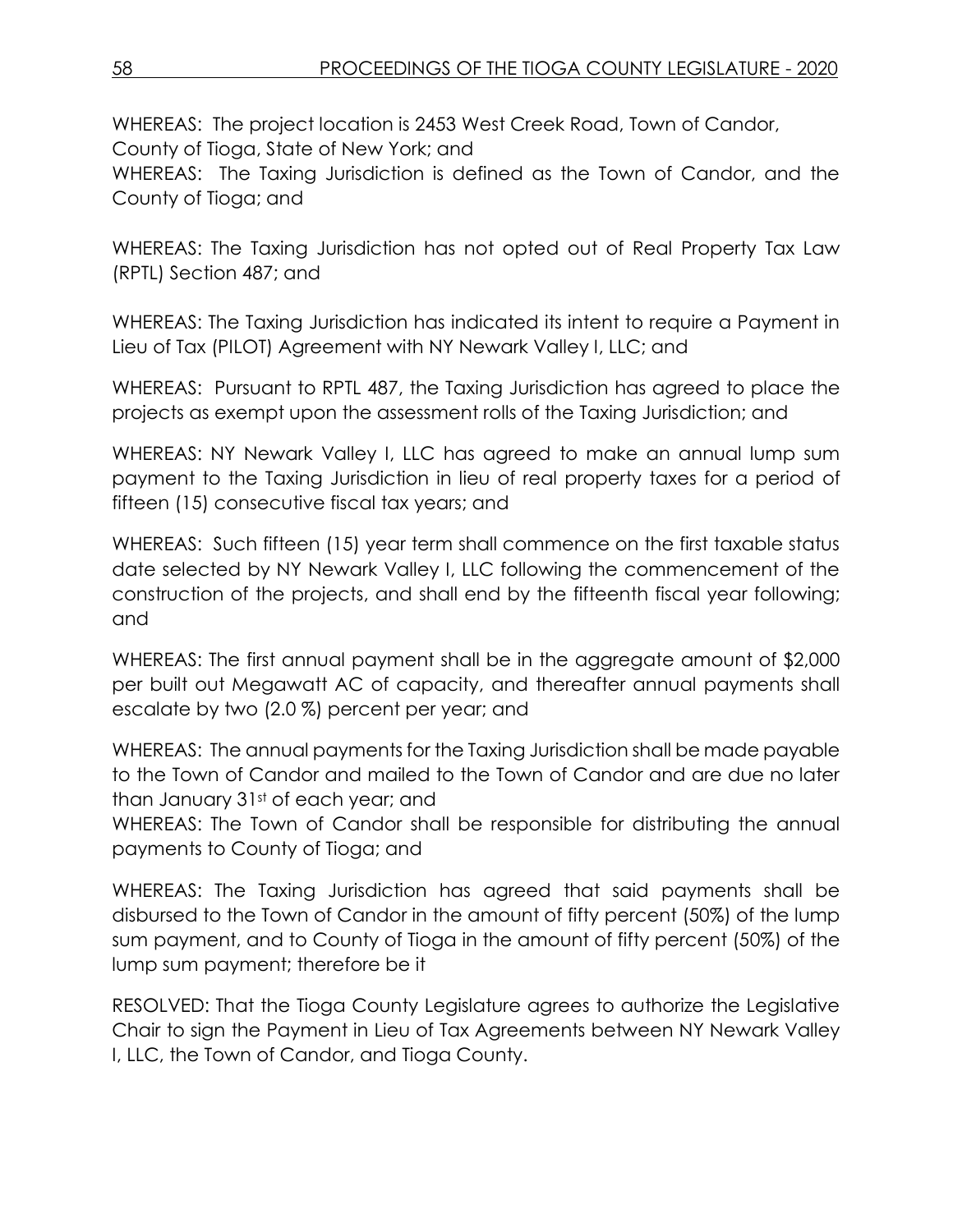ROLL CALL VOTE

Yes – Legislators Monell, Mullen, Sauerbrey, Roberts, Standinger, Sullivan, Weston, Balliet, and Hollenbeck

No – None.

Absent – None.

RESOLUTION ADOPTED.

Legislator Sullivan moved for the adoption of the following resolution, seconded by Legislator Mullen.

| REFERRED TO:         | ED&P COMMITTEE<br><b>INFORMATION TECHNOLOGY COMMITTEE</b>                                                           |
|----------------------|---------------------------------------------------------------------------------------------------------------------|
| RESOLUTION NO. 46-20 | AUTHORIZING LEGISLATIVE CHAIR SIGNATURE ON<br>SOUTHERN TIER BROADBAND COALITION<br><b>INTER-MUNICIPAL AGREEMENT</b> |

WHEREAS: Southern Tier Broadband Coalition (the "Coalition") is a partnership between Tioga, Schuyler, Steuben and Yates Counties created for the purpose of making regional, unified decisions to meet rural broadband needs; and

WHEREAS: The Coalition is desirous of contracting with a consultant for the purposes of obtaining a feasibility study to address insufficient access to broadband services primarily in rural areas and to present options to serve the unserved or underserved areas of the region with ultra-high broadband services; and

WHEREAS: The Coalition is desirous of authorizing Southern Tier Network (STN) to serve as the Distribution Utility that will retain and lead the work of the consultant to deliver the feasibility study on behalf of the Coalition; and

WHEREAS: STN has obtained a quote from a consultant to perform the feasibility study; and

WHEREAS: STN has agreed to provide 50%, up to a maximum of \$196,000, of the cost of the feasibility study; and

WHEREAS: The Tioga County portion of the feasibility study will be \$72,978, not to exceed \$80,000; and

WHEREAS: The Tioga County Industrial Development Agency (TCIDA) passed a resolution at their January 8, 2020 meeting to authorize the payment of the Tioga County portion of the feasibility study; and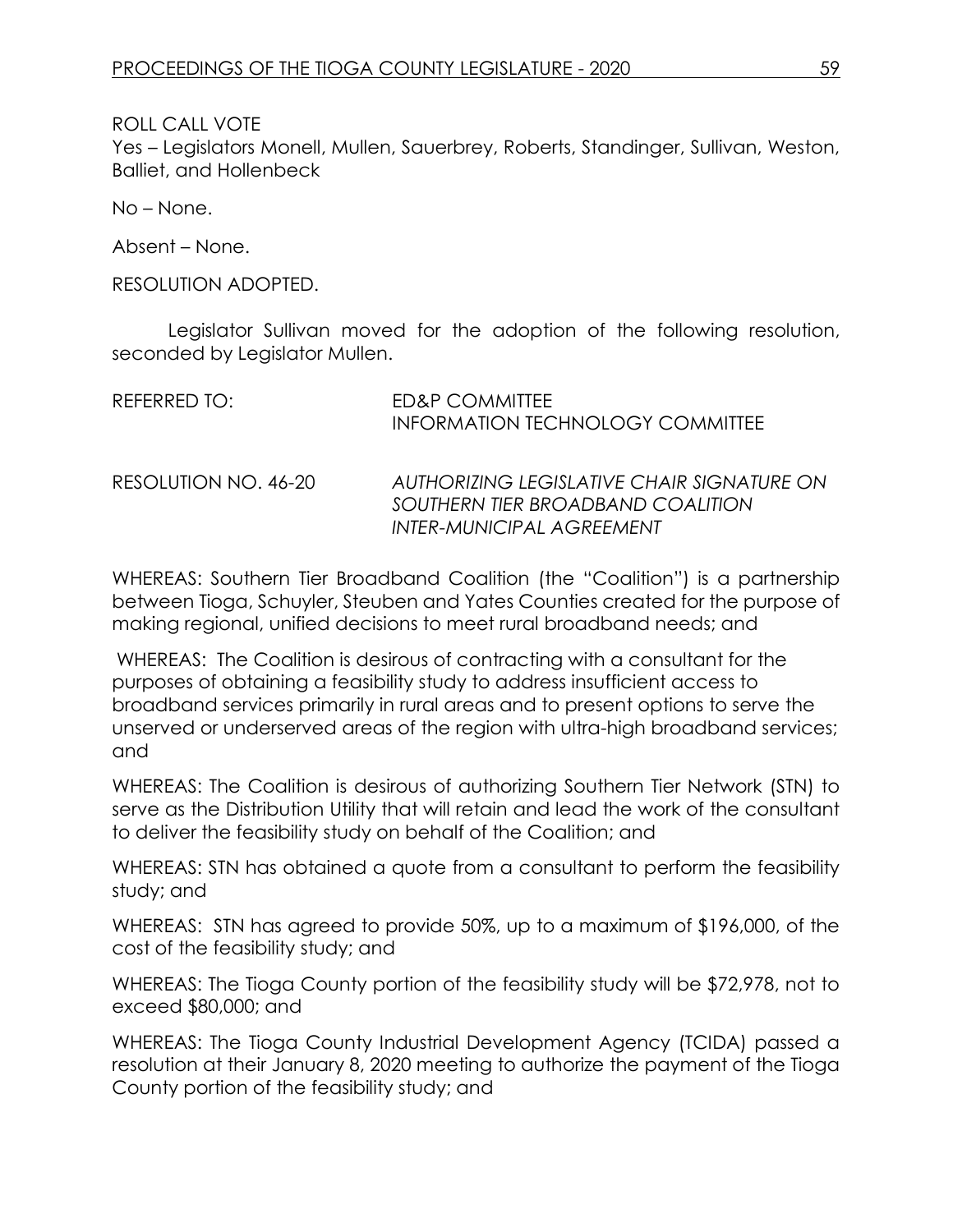WHEREAS: Tioga County and the TCIDA shall enter into a written Sub-Agreement stipulating that the TCIDA will be responsible for the Tioga County portion of the feasibility study, therefore be it

RESOLVED: That the Tioga County Legislature agrees to authorize the Legislative Chair to sign the Southern Tier Broadband Coalition Inter-Municipal Agreement between Tioga, Schuyler, Steuben and Yates Counties upon approval of the County Attorney.

ROLL CALL VOTE Yes – Legislators Monell, Mullen, Sauerbrey, Standinger, Sullivan, Weston, Balliet, and Hollenbeck

No – Legislator Roberts.

Absent – None.

RESOLUTION ADOPTED.

Legislator Standinger moved for the adoption of the following resolution, seconded by Legislator Sullivan.

| REFERRED TO:         | HEALTH & HUMAN SERVICES COMMITTEE                                                                      |
|----------------------|--------------------------------------------------------------------------------------------------------|
| RESOLUTION NO. 47-20 | AUTHORIZE CHAIR OF LEGISLATURE<br>TO SIGN APPLICATION FOR GRANT FUNDS<br>DEPARTMENT OF SOCIAL SERVICES |

WHEREAS: Tioga County is submitting a request for grant funds to the NYSDOT, pursuant to Section 5311, Title 49 United States Code, for a project to provide Mobility Management Services for Tioga, Broome, Chenango, Delaware and Otsego Counties through an agreement with Rural Health Network of South Central New York for the 2020-2022 fiscal years and has committed the local share; and

WHEREAS: Tioga County and the State of New York have entered a continuing agreement which authorizes the undertaking of the project(s) and reimbursement of the Federal and applicable State Shares; and

WHEREAS: Tioga County is contracting with a third-party subcontractor for the project(s) described above; therefore be it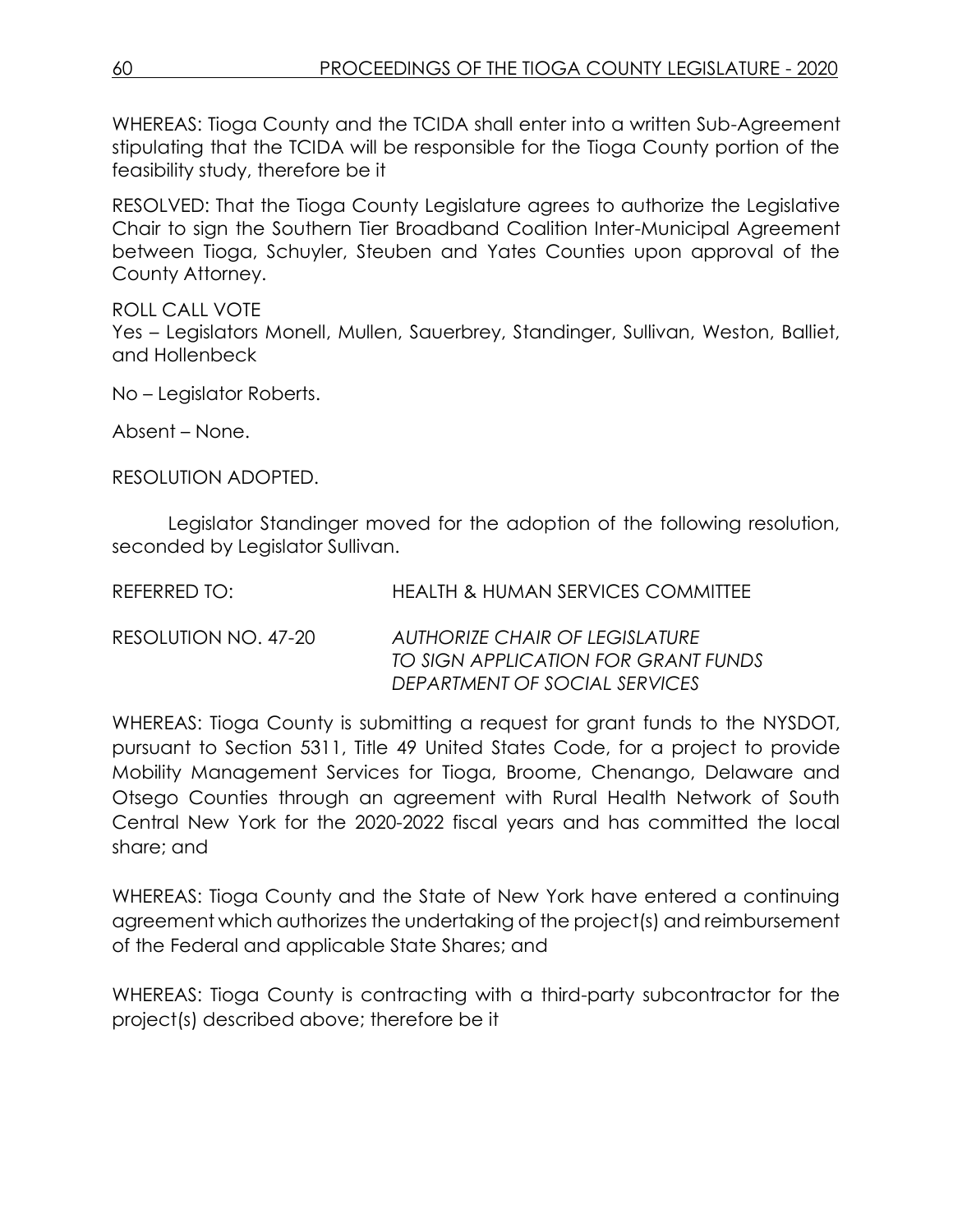RESOLVED: That the Chair of the Legislature is authorized to act on behalf of Tioga County to sign the application and progress and complete the above-named project(s); and be it further

RESOLVED: That the Chair of the Legislature is authorized to sign any contracts or agreements between Tioga County and any third-party subcontractor necessary to complete the public transportation project(s), subject to the approval of the County Attorney.

### ROLL CALL VOTE

Yes – Legislators Monell, Mullen, Sauerbrey, Roberts, Standinger, Sullivan, Weston, Balliet, and Hollenbeck

No – None.

Absent – None.

RESOLUTION ADOPTED.

Legislator Roberts moved for the adoption of the following resolution, seconded by Legislator Standinger.

| REFERRED TO:         | <b>PUBLIC WORKS COMMITTEE</b>                                                                   |
|----------------------|-------------------------------------------------------------------------------------------------|
| RESOLUTION NO. 48-20 | FILING OF AN APPLICATION FOR<br>STATE GRANT FROM DEC HOUSEHOLD<br>HAZARDOUS WASTE (HHW) PROGRAM |

WHEREAS: The State of New York announced a grant from the DEC Household Hazardous Waste (HHW) program to assist counties and local governments with their household hazardous waste program expenses; and

WHEREAS: Through this grant Solid Waste would be partially reimbursed for their eligible costs of their HHW program; therefore be it

RESOLVED: That the Tioga County Legislature authorizes the Sustainability Manager to apply and administer said grant via NYS Grants Gateway; and be it further

RESOLVED: That the Tioga County Legislature authorizes and directs the Chair or their designee to sign the grant application via Grants Gateway upon approval by the County Attorney.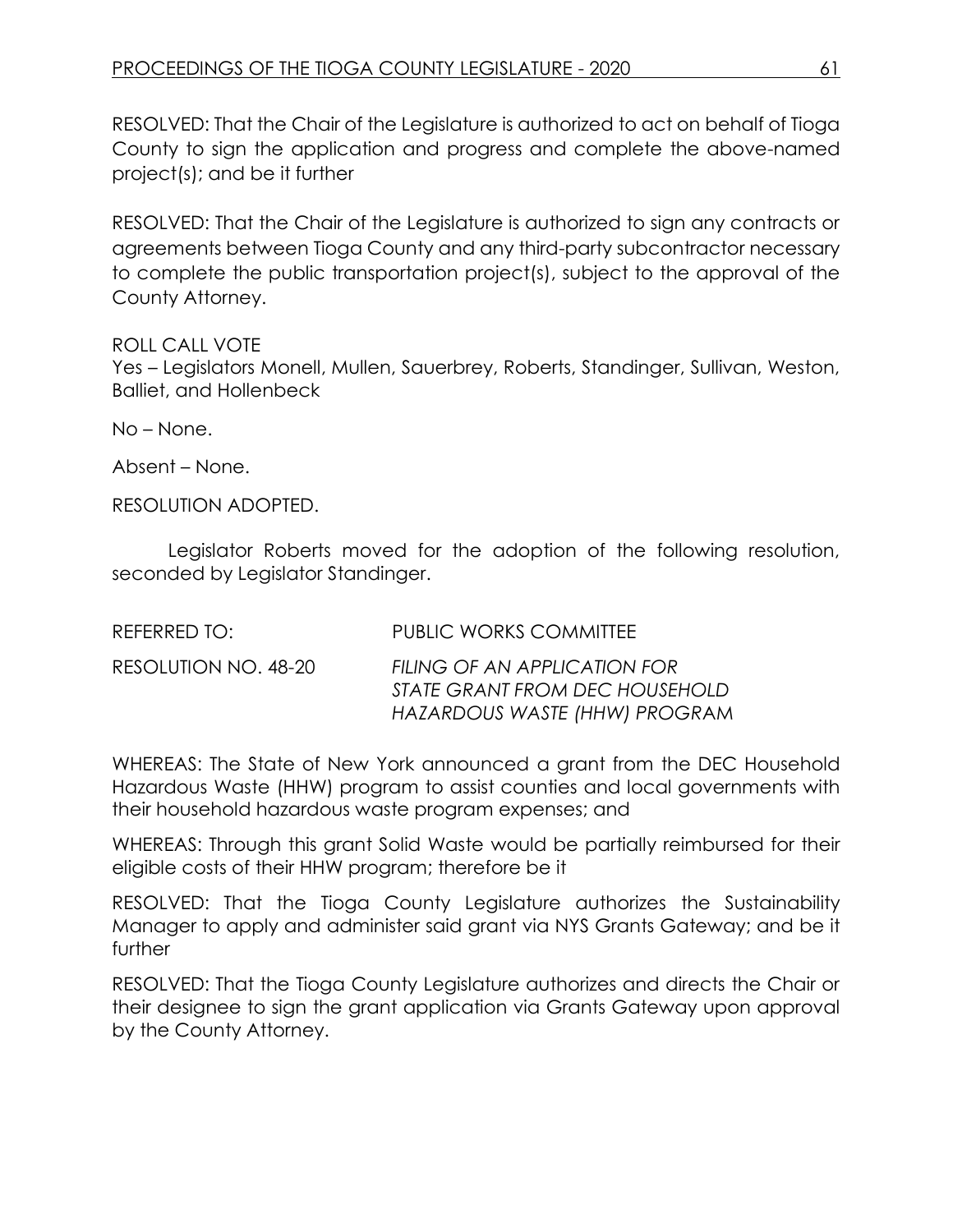ROLL CALL VOTE

Yes – Legislators Monell, Mullen, Sauerbrey, Roberts, Standinger, Sullivan, Weston, Balliet, and Hollenbeck

No – None.

Absent – None.

RESOLUTION ADOPTED.

Legislator Hollenbeck moved for the adoption of the following resolution, seconded by Legislator Monell.

| REFERRED TO:         | PERSONNEL COMMITTEE<br><b>FINANCE COMMITTEE</b>                                                        |
|----------------------|--------------------------------------------------------------------------------------------------------|
| RESOLUTION NO. 49-20 | <b>AUTHORIZE CONTRACT WITH</b><br>NATIONWIDE RETIREMENT SOLUTIONS FOR<br>DEFERRED COMPENSATION PROGRAM |

WHEREAS: The County of Tioga duly advertised and received proposals from a variety of deferred compensation program administrators; and

WHEREAS: The Deferred Compensation Committee has reviewed the proposals and made a recommendation of one administrator; now therefore be it

RESOLVED: That the Tioga County Legislature approves the deferred compensation program and trustee services offered by Nationwide Retirement Solutions and authorizes the Legislative Chair to execute the necessary documents, subject to review by the County Attorney, to implement the services of Nationwide Retirement Solutions as our deferred compensation administrator, for the period commencing March 8, 2020 and continuing through March 8, 2025.

ROLL CALL VOTE

Yes – Legislators Monell, Mullen, Sauerbrey, Roberts, Standinger, Sullivan, Weston, Balliet, and Hollenbeck

No – None.

Absent – None.

RESOLUTION ADOPTED.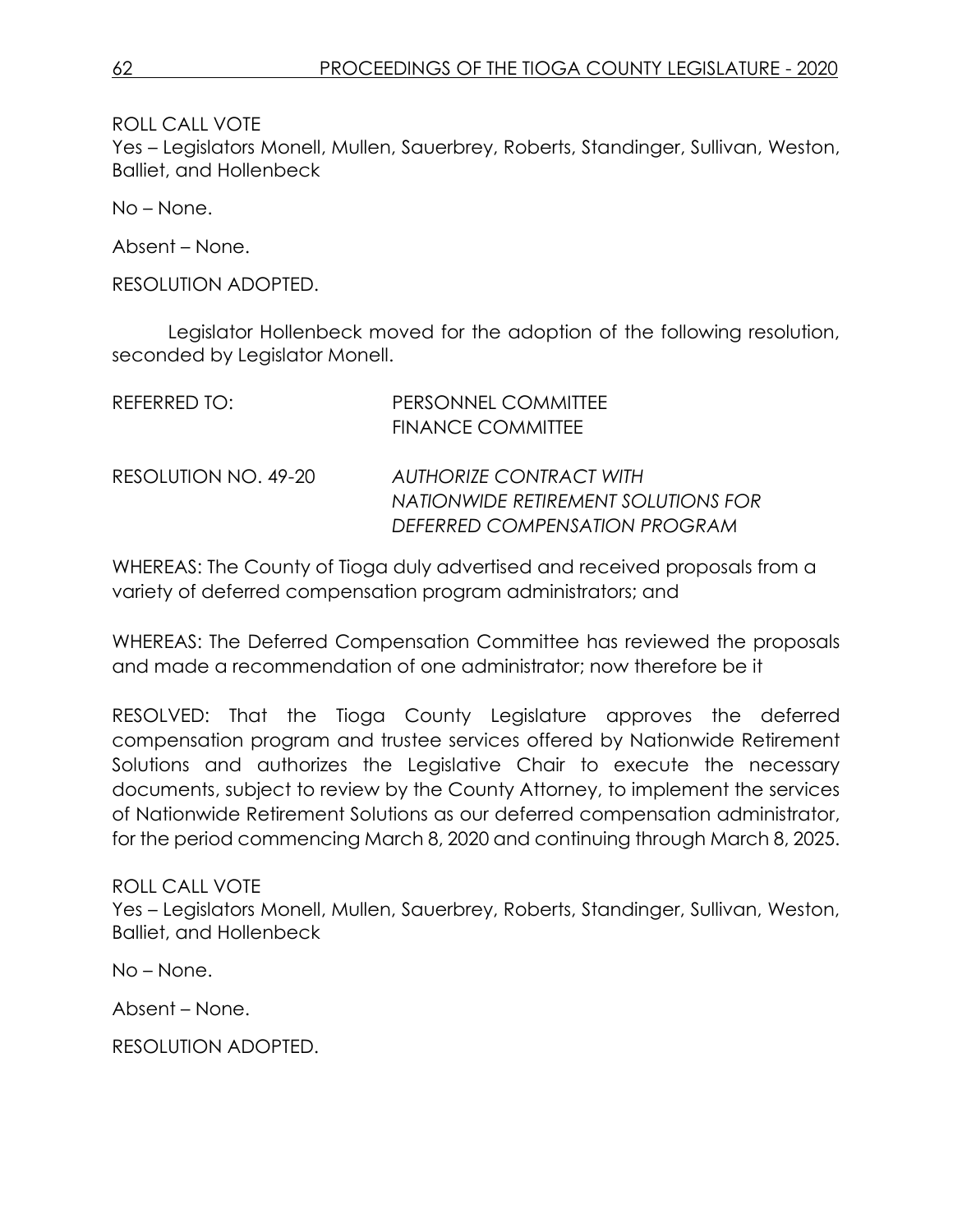Legislator Mullen moved for the adoption of the following resolution, seconded by Legislator Monell.

| REFERRED TO:         | <b>PUBLIC SAFETY COMMITTEE</b>                                                                           |
|----------------------|----------------------------------------------------------------------------------------------------------|
| RESOLUTION NO. 50-20 | RESOLUTION TO APPROVE A<br><b>CONTRACT BETWEEN THE TIOGA COUNTY</b><br>PROBATION DEPT. AND BUDDI US, LLC |

WHEREAS: The Probation Department is need of Electronic Monitoring Services to provide alternative to incarceration and alternative to detention services via Court order for Tioga County adults and juveniles; and

WHEREAS: Probation has been contracting with a company, Buddi, US, LLC that is willing to provide Electronic Monitoring Services to Tioga County Probation at the cost of \$3.80 per day, per unit; and

WHEREAS: The Tioga County Attorney has previously approved a contract with Buddi US , LLC that will charge the County \$3.80 per day, per unit with no fee for units on the shelf. Said contract includes a rollover clause that allows the contract to roll over year to year unless terminated by one of the parties; and

WHEREAS: Tioga County Probation has budgeted funds for Electronic Monitoring services for 2020 in the amount of \$8,000 in account number A 3142-540140; therefore be it

RESOLVED: That Tioga County Probation Director is approved to contract with Buddi US., LLC to provide Electronic Monitoring hardware and internet accessible software for adults and juveniles to the Probation Department as part of the County's Alternative to Incarceration and Alternative to Detention programming.

### ROLL CALL VOTE

Yes – Legislators Monell, Mullen, Sauerbrey, Roberts, Standinger, Sullivan, Weston, Balliet, and Hollenbeck

No – None.

Absent – None.

RESOLUTION ADOPTED.

Legislator Mullen moved for the adoption of the following resolution, seconded by Legislator Monell.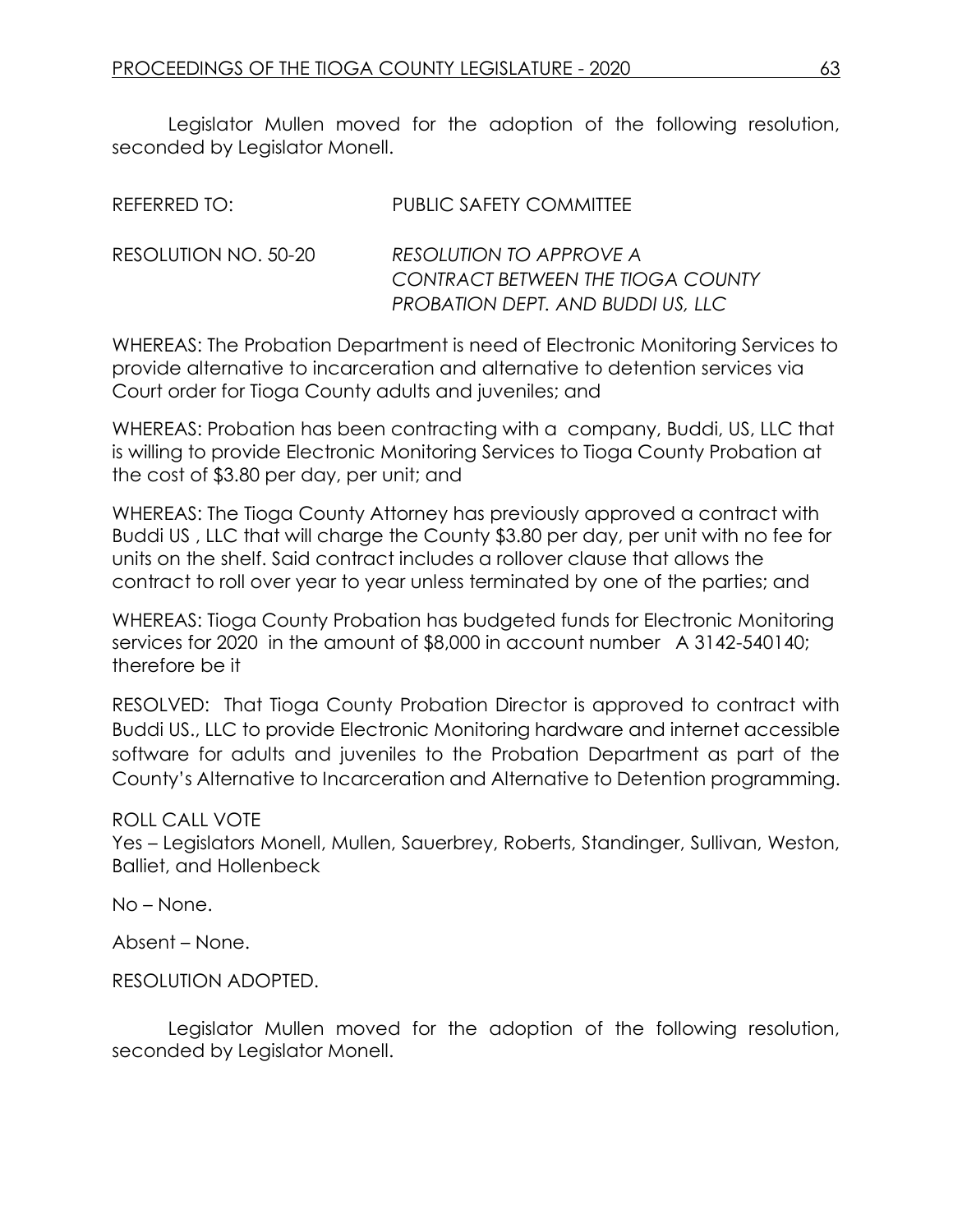REFERRED TO: PUBLIC SAFETY COMMITTEE

RESOLUTION NO. 51-20 *RESOLUTION TO APPROVE A SOLE SOURCE CONTRACT AND MAINTENANCE AGREEMENT BETWEEN THE TIOGA COUNTY PROBATION DEPARTMENT AND AUTOMON, LLC TO PROVIDE SOFTWARE AND MAINTENANCE OF THE CASELOAD EXPLORER PRODUCT*

WHEREAS: The Tioga County Legislature has approved contracts between Tioga County Probation Department and AutoMon, LLC since 2008; and

WHEREAS: AutoMon, LLC has changed their contract status with New York State, the Tioga County Legislature is approving the Probation Department can contract with AutoMon LLC as a sole source provider of Caseload Explorer, a software program that meets the qualifications of 9 NYCRR 345, which mandates Probation Departments to use a software program that automatically sends Pre-sentence Investigation completed in the software program to the PSI Repository in Albany. Caseload Explorer software is the only software in New York State that meets this criteria; and

WHEREAS: AutoMon, LLC has summited their yearly Maintenance Agreement to Tioga County Probation, which consists of the base charge of \$4,576.90, plus a fee of \$224.14 per user. Probation has 17 registered users of the software, so the total cost for basic software maintenance for 2020 is \$8,387.28; therefore be it

RESOLVED: That the Probation Director is approved to contract with AutoMon, LLC as a sole source provider for software and maintenance costs in 2020 for Caseload Explorer and Ce Assessments in the amount of \$8,387.28.

ROLL CALL VOTE Yes – Legislators Monell, Mullen, Sauerbrey, Roberts, Standinger, Sullivan, Weston, Balliet, and Hollenbeck

No – None.

Absent – None.

RESOLUTION ADOPTED.

Legislator Mullen moved for the adoption of the following resolution, seconded by Legislator Hollenbeck.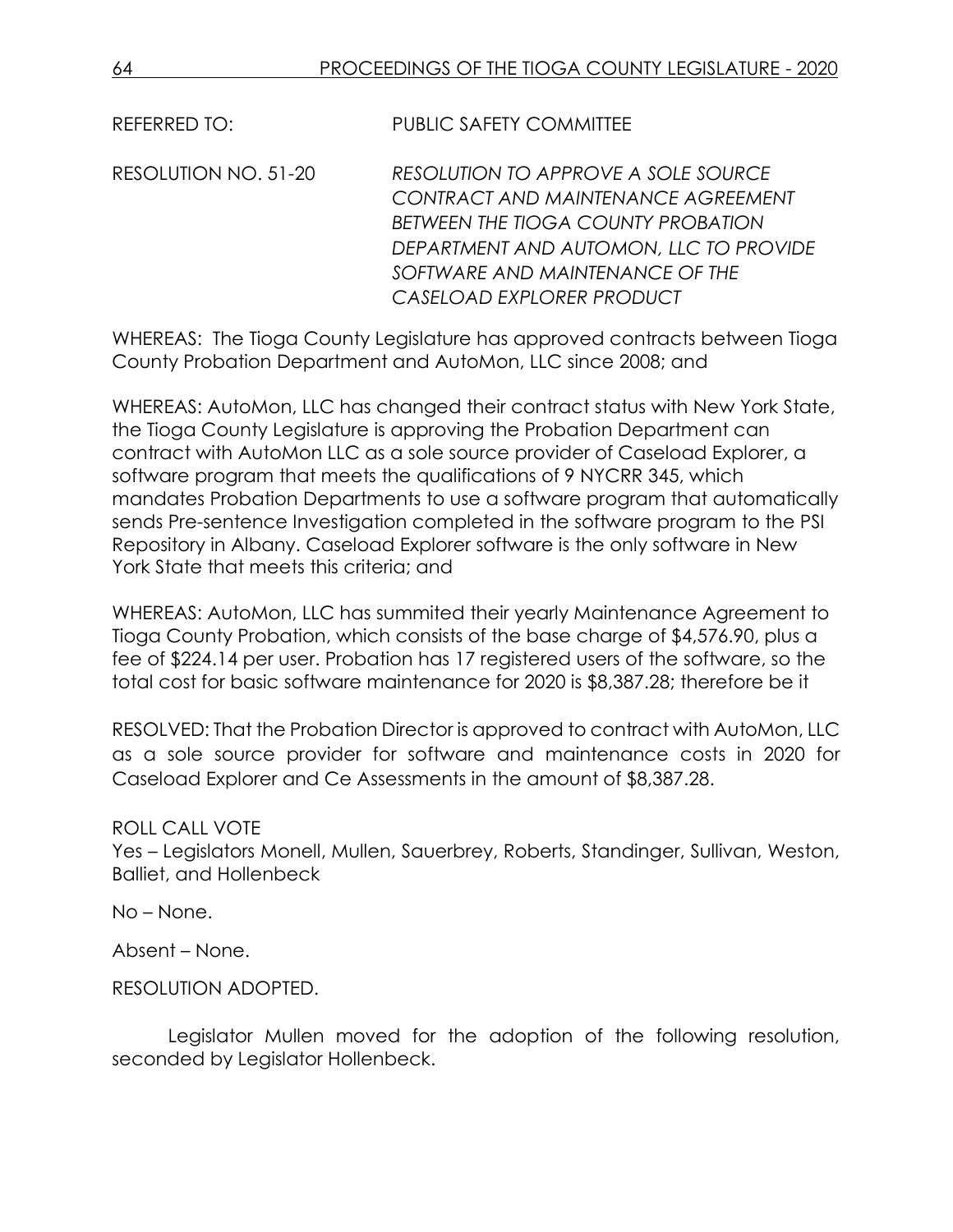REFERRED TO: PUBLIC SAFETY COMMITTEE

RESOLUTION NO. 52-20 *RESOLUTION TO APPROVE CONTINUED MOU BETWEEN TIOGA COUNTY PROBATION DEPARTMENT AND SMART START* 

WHEREAS: The Tioga County Probation Department must supervise offenders who are sentenced to probation supervision by Tioga County courts for drink and driving behavior; and

WHEREAS: Many probationers divest themselves of their motor vehicles pre or post-sentencing so that they do not have to install an ignition interlock device (IID). The Smart Start company markets a hand held IID, similar to an IID, that will allow defendants to blow into the device at assigned times and have their BAC calculated, a photo taken and a GPS location established; and

WHEREAS: The Smart Start company has partnered with Tioga County since 2015 to provide these devices at the rate of \$3.10 per day via a MOU that is renewable automatically each year and would like to continue the program in 2020; and

WHEREAS: Tioga County Probation has budgeted funds for Alternatives to Incarceration Contracting line for testing of probationers in the amount of \$2,500 in account number A3142 540140 and 2020 STOP-DWI funding in the amount of \$2,227 for this service; therefore be it

RESOLVED: That Tioga County Legislative Chair is approved to contract with Smart Start to provide hand held alcohol testing devices for the year 2020, upon approval of the County Attorney.

ROLL CALL VOTE

Yes – Legislators Monell, Mullen, Sauerbrey, Roberts, Standinger, Sullivan, Weston, Balliet, and Hollenbeck

No – None.

Absent – None.

RESOLUTION ADOPTED.

Legislator Mullen moved for the adoption of the following resolution, seconded by Legislator Hollenbeck.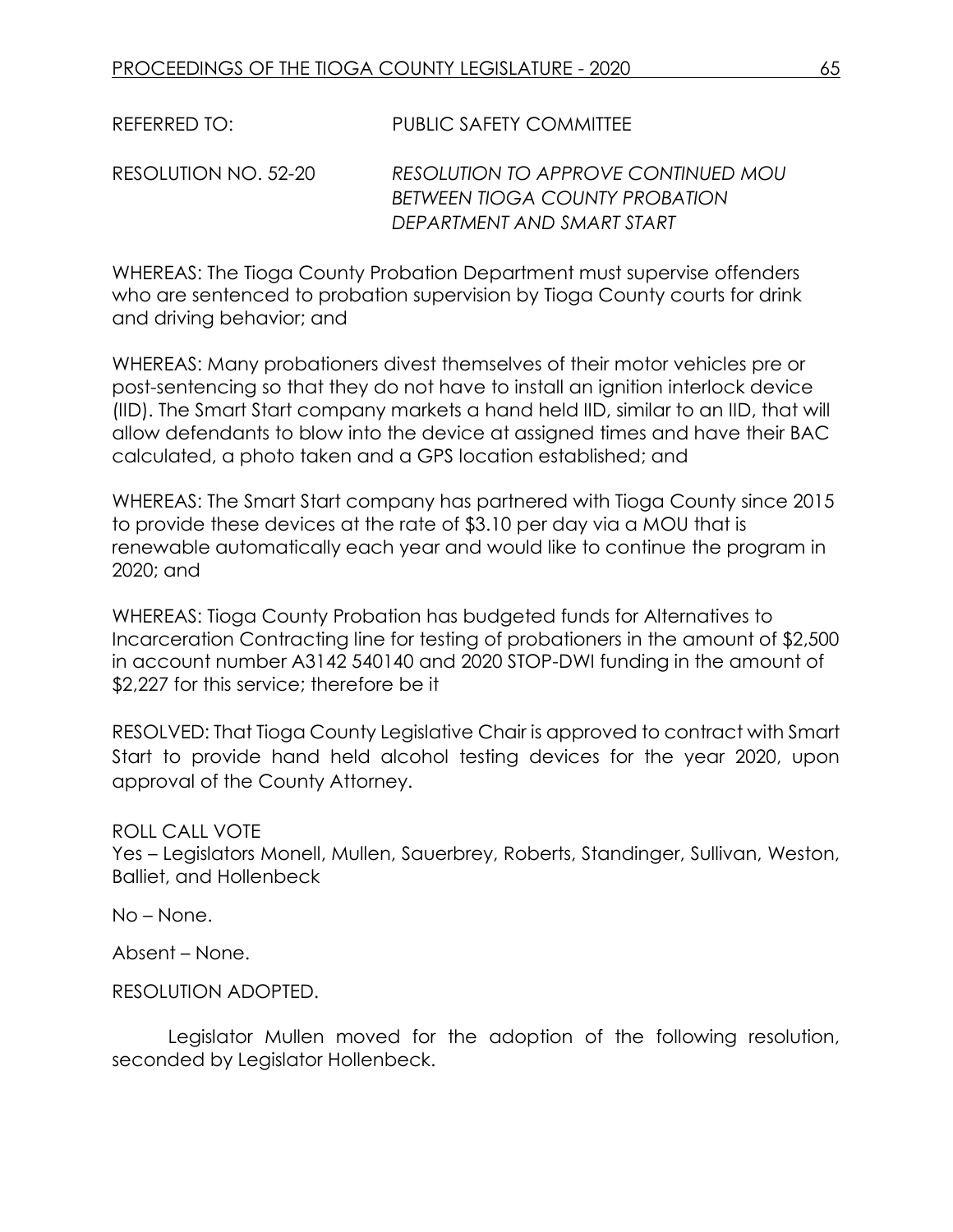REFERRED TO: PUBLIC SAFETY COMMITTEE

RESOLUTION NO. 53-20 *RESOLUTION TO APPROVE A CONTRACT BETWEEN THE TIOGA CO. PROBATION DEPT. & FAMILY COUNSELING SERVICES OF CORTLAND COUNTY, INC., FORMERLY THE FAMILY AND CHILDREN'S SOCIETY, TO PROVIDE ADULT & JUVENILE SEXUAL OFFENDER ASSESSMENT AND TREATMENT SERVICES*

WHEREAS: The Legislature approved a contract between Tioga County Probation Department and The Family and Children's Society for the provision of adult and juvenile sex offender treatment in 2020; and

WHEREAS: The Family and Children's Society is in the process of joining with Family Counseling Services of Cortland County, Inc. and they will continue to offer the same services for Tioga County Probation; therefore be it

RESOLVED: That the Probation Director, starting in February 2020, is approved to pay invoices to Family Counseling Services of Cortland County, Inc. to pay for adult sexual offender assessment and treatment, juvenile sexual offender assessment and treatment and educational sessions for adult supervisors and parent supervisors in the amount of \$123,840 annually.

ROLL CALL VOTE

Yes – Legislators Monell, Mullen, Sauerbrey, Roberts, Standinger, Sullivan, Weston, Balliet, and Hollenbeck

No – None.

Absent – None.

RESOLUTION ADOPTED.

Legislator Mullen moved for the adoption of the following resolution, seconded by Legislator Monell.

| REFERRED TO:         | <b>PUBLIC SAFETY COMMITTEE</b><br><b>FINANCE COMMITTEE</b>    |
|----------------------|---------------------------------------------------------------|
| RESOLUTION NO. 54-20 | RE-ESTABLISH PRIOR YEAR 2019<br><b>GRANTS FOR 2020 BUDGET</b> |
|                      | <b>OFFICE OF EMERGENCY SERVICES</b>                           |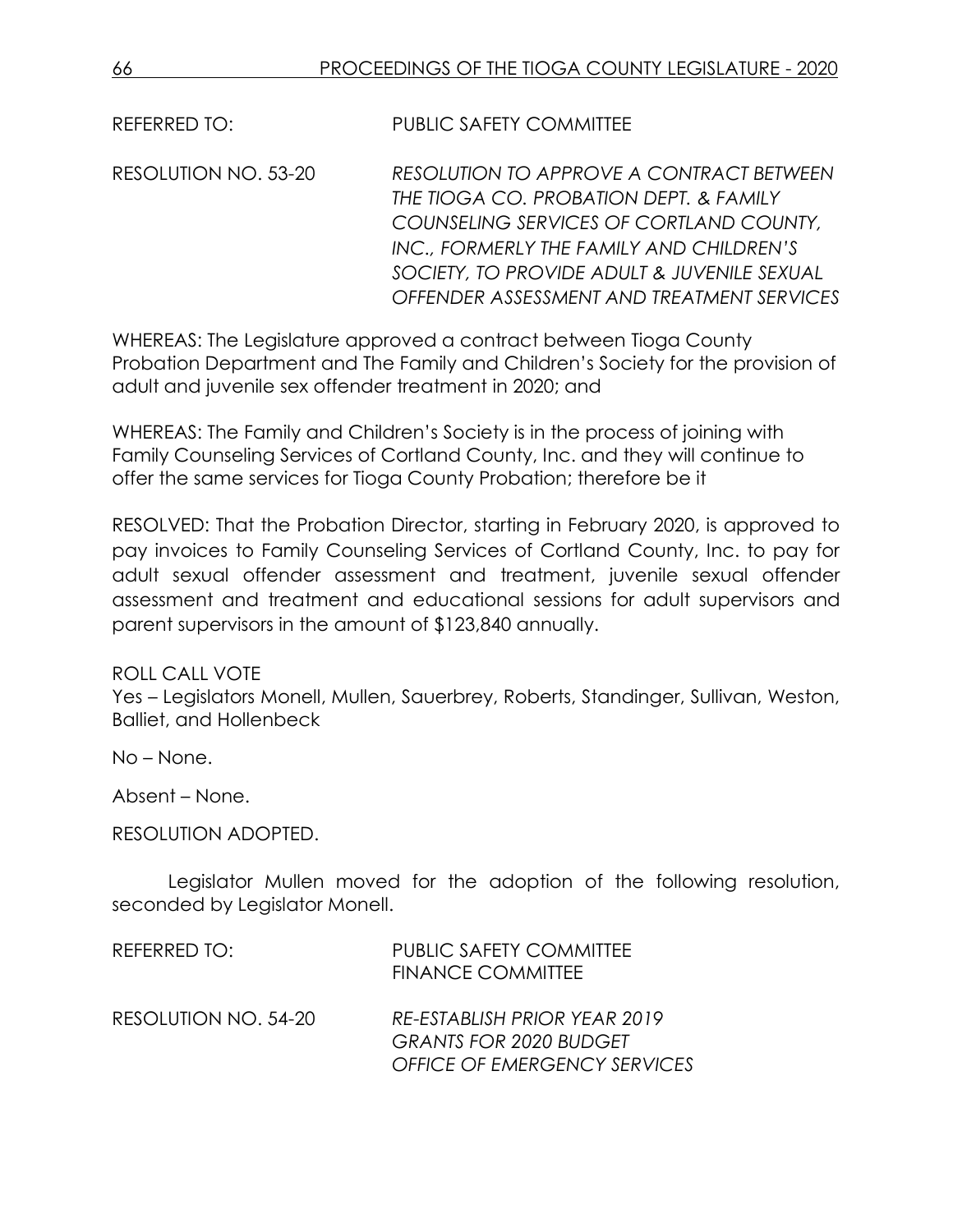WHEREAS: Prior year grant funds need to be re-established for the remaining unspent balance as of year-end 2019 for purchase or completion in 2020; therefore be it

RESOLVED: That the following accounts and amounts are re-established and the 2020 budget is amended as follows:

| Sen10 - Reso 278-19 Senator's Grant |                                                |                | <b>Amount to Re-Establish</b> |
|-------------------------------------|------------------------------------------------|----------------|-------------------------------|
| A3410 521130 SEN10                  | Equipment (Not Car)                            | S              | 15,000                        |
| A3410 433060 SEN10                  | <b>State Aid Fire Grant</b>                    | $\mathfrak{L}$ | 15,000                        |
|                                     | SHS17 - Reso 109-18 State Homeland Security 17 |                | <b>Amount to Re-Establish</b> |
| H3360 520060 SHS17                  | Capital Car/Truck                              | \$.            | 1,625.92                      |
| H3360 433567 SHS17                  | Capital Revenue SHS17                          | \$             | 1,625.92                      |

ROLL CALL VOTE

Yes – Legislators Monell, Mullen, Sauerbrey, Roberts, Standinger, Sullivan, Weston, Balliet, and Hollenbeck

No – None.

Absent – None.

RESOLUTION ADOPTED.

Legislator Mullen moved for the adoption of the following resolution, seconded by Legislator Monell.

| REFERRED TO:         | <b>PUBLIC SAFETY COMMITTEE</b><br><b>FINANCE COMMITTEE</b>                                                                        |
|----------------------|-----------------------------------------------------------------------------------------------------------------------------------|
| RESOLUTION NO. 55-20 | AUTHORIZE ACCEPTANCE OF STATEWIDE<br><b>INTEROPERABLE COMMUNICATIONS</b><br>"FORMULA" GRANT (SICG 19)<br>APPROPRIATION OF FUNDS & |
|                      | <b>MODIFY 2020 BUDGET</b>                                                                                                         |
|                      | <b>OFFICE OF EMERGENCY SERVICES</b>                                                                                               |

WHEREAS: The Office of Emergency Management applied for and was awarded a Homeland Security Statewide Interoperable Communications "Formula" Grant 2019 in the amount of \$385,432. The grant will be used for upgrading the radio communications in the county with no local share associated with said grant; and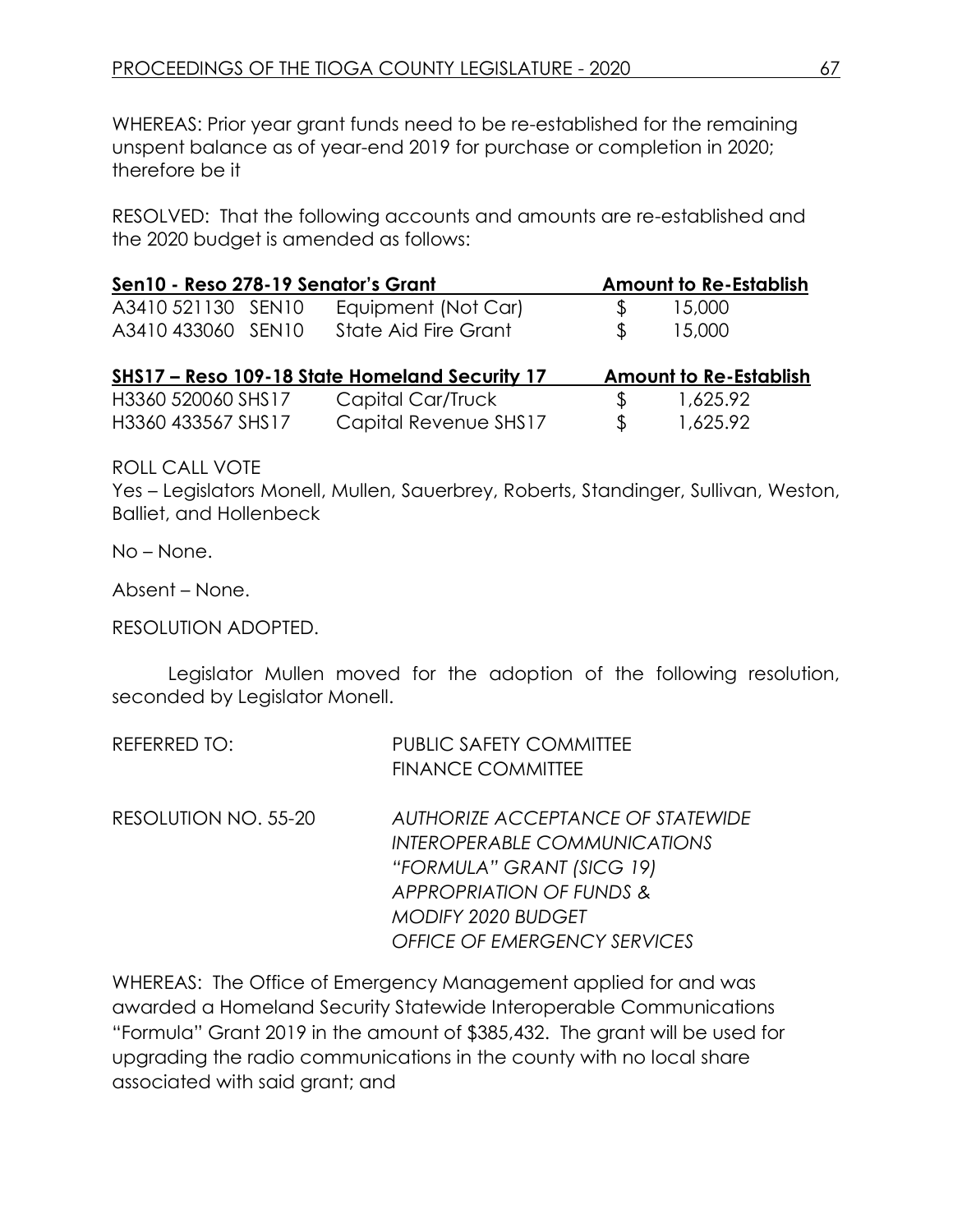WHEREAS: This funding must be accepted and appropriated; therefore be it

RESOLVED: That the Tioga County Legislature authorize the acceptance of this award; and be it further

RESOLVED: That the 2020 budget be modified and funds be appropriated to the following accounts:

FROM: A3415 433063 IO19F – State Aid Interop Comm Grant \$385,432

| TO: |                             | A3415 540140 IO19F Contracted Services     | \$364,607 |
|-----|-----------------------------|--------------------------------------------|-----------|
|     | TO: A3415 540180 IO19F Dues |                                            | \$ 825    |
|     |                             | TO: A3415 520130 IO19F Equipment (Not Car) | \$ 20,000 |

ROLL CALL VOTE

Yes – Legislators Monell, Mullen, Sauerbrey, Roberts, Standinger, Sullivan, Weston, Balliet, and Hollenbeck

No – None.

Absent – None.

RESOLUTION ADOPTED.

Legislator Mullen moved for the adoption of the following resolution, seconded by Legislator Monell.

| REFERRED TO:         | <b>PUBLIC SAFETY COMMITTEE</b><br><b>FINANCE COMMITTEE</b> |
|----------------------|------------------------------------------------------------|
| RESOLUTION NO. 56-20 | RESOLUTION TO ACCEPT DONATION,<br>APPROPRIATE FUNDS AND    |
|                      | AMEND 2020 PROBATION BUDGET                                |

WHEREAS: The Tioga County Probation Department received a gift donation of \$2,000 for incentives for our Juvenile Delinquency Diversion programming from Adam Weitsman on January 3, 2020; and

WHEREAS: The Tioga County Legislature agrees to accept this generous donation; and

WHEREAS: The funding is specifically designated for the purchase of incentives for the youth in the Juvenile Delinquency Diversion Program; and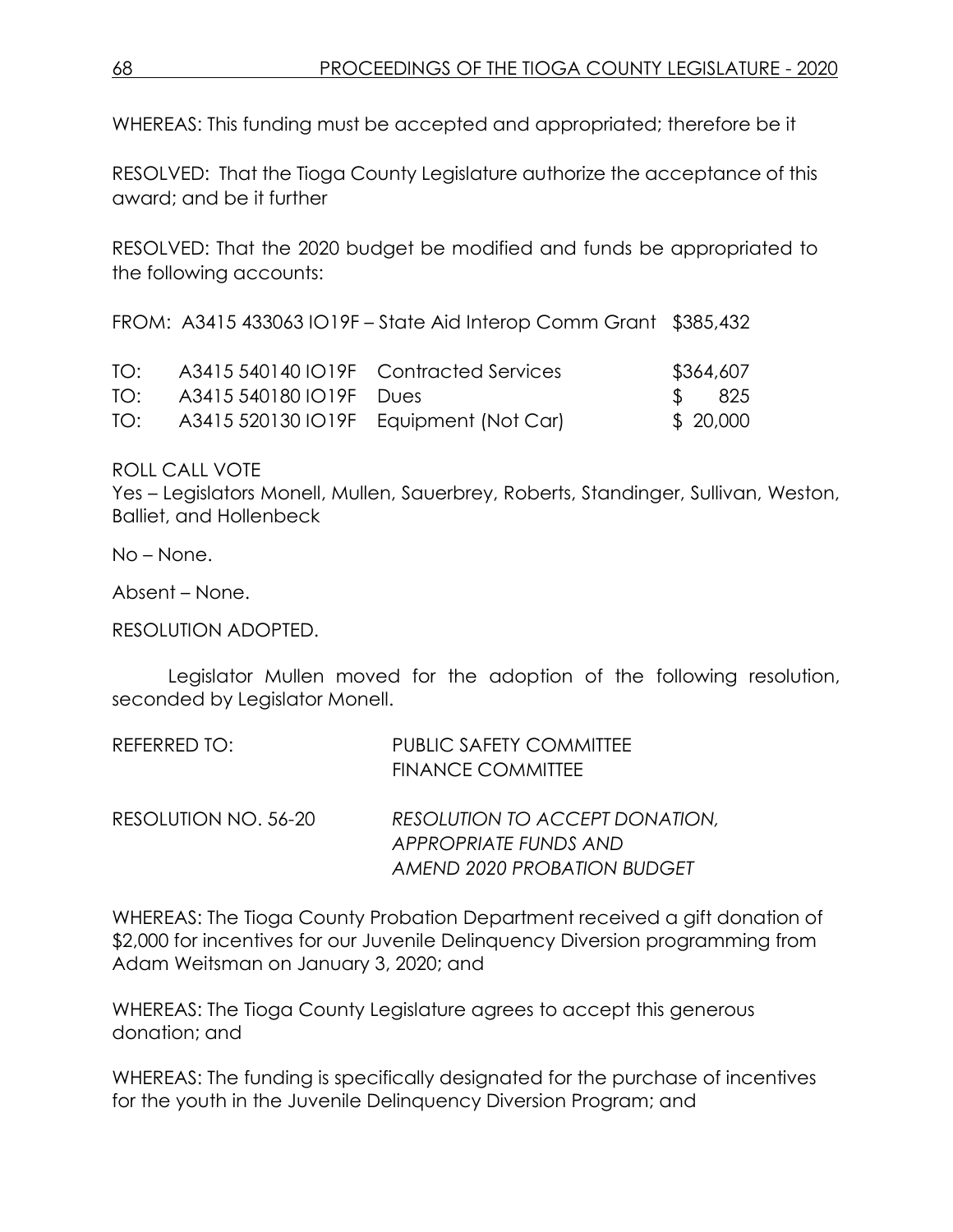WHEREAS: Appropriation of Funds and Budget Amendments require Legislative approval; therefore be it

RESOLVED: That the Tioga County Probation Department is approved to accept the above-referenced donation, amend the 2020 budget, and appropriate funding as follows:

|     |  | From: A3140 427050 Gifts and Donations | \$2,000 |
|-----|--|----------------------------------------|---------|
| To: |  | A3140 540487 Probation Program Expense | \$2,000 |

### ROLL CALL VOTE

Yes – Legislators Monell, Mullen, Sauerbrey, Roberts, Standinger, Sullivan, Weston, Balliet, and Hollenbeck

No – None.

Absent – None.

RESOLUTION ADOPTED.

Legislator Standinger moved for the adoption of the following resolution, seconded by Legislator Sullivan.

| RFFFRRFD TO:         | <b>HEALTH &amp; HUMAN SERVICES COMMITTEE</b><br><b>FINANCE COMMITTEE</b> |
|----------------------|--------------------------------------------------------------------------|
| RESOLUTION NO. 57-20 | APPROPRIATION OF FUNDS AND<br>AMEND 2020 BUDGET - SOCIAL SERVICES        |

WHEREAS: Effective January 1, 2020 NYS has eliminated reimbursement of PINS foster care and detention placements; and

WHEREAS: Tioga County was selected to receive Enhanced STSJP Funds for preventive programming necessary to deter PINS placements; and

WHEREAS: Appropriation of funds and budget modifications requires Legislative approval; and

WHEREAS: There is a local share of \$30,758.00 associated with this funding; therefore be it

RESOLVED: That funding be appropriated as follows: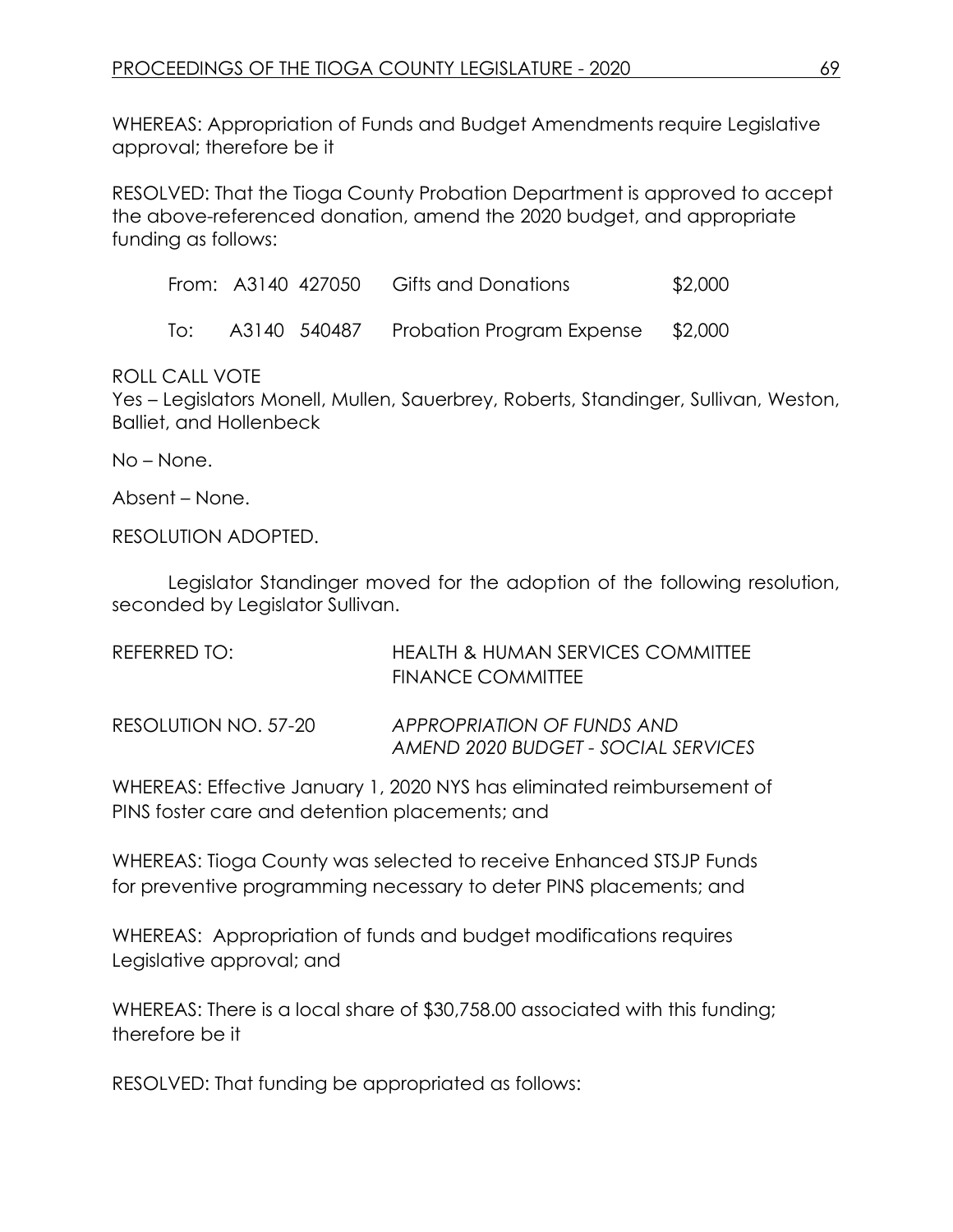| From: A6010.436100 State Aid: Administration | \$50,183.00 |
|----------------------------------------------|-------------|
|                                              |             |

To: A6010.540140 Contracting Services \$80,941.00

ROLL CALL VOTE

Yes – Legislators Monell, Mullen, Sauerbrey, Roberts, Standinger, Sullivan, Weston, Balliet, and Hollenbeck

No – None.

Absent – None.

RESOLUTION ADOPTED.

Legislator Roberts moved for the adoption of the following resolution, seconded by Legislator Standinger.

| REFERRED TO: | <b>PUBLIC WORKS COMMITTEE</b> |
|--------------|-------------------------------|
|              | <b>FINANCE COMMITTEE</b>      |

RESOLUTION NO. 58-20 *AMEND CAPITAL BUDGET AND TRANSFER CONTINGENCY FUNDS FOR LARGE EXCAVATOR PUBLIC WORKS*

WHEREAS: The Commissioner of Public Works has budgeted for the purchase of a large excavator in 2020 for \$225,000.00; and

WHEREAS: The Commissioner of Public Works received proposals for the purchase of the large excavator which came in higher than anticipated; and

WHEREAS: Revenue in the amount of \$8,900.00 will be received for the sale of scrap beams sold at auction; and

WHEREAS: The \$8,900.00 revenue will go into the general fund; and

WHEREAS: Legislative approval is needed to amend 2020 Capital Budget and transfer funds; therefore be it

RESOLVED: That the Tioga County Legislature authorize the following transfer of funds and amend the Capital Budget: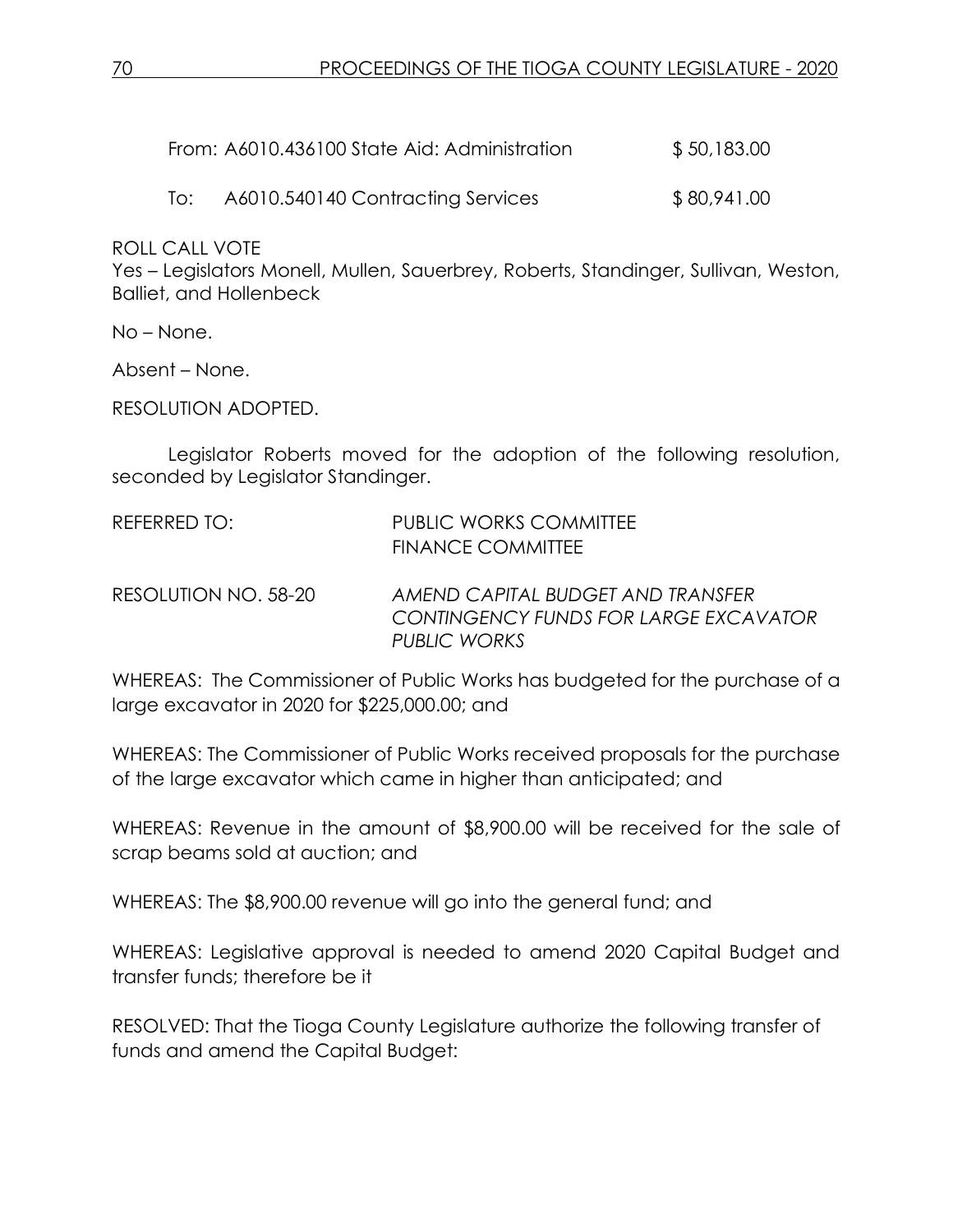| From: A1990.540715 | Contingency Account | \$5,000.00 |
|--------------------|---------------------|------------|
|                    |                     |            |

To: H5130.520939 Large Excavator \$5,000.00

ROLL CALL VOTE

Yes – Legislators Monell, Mullen, Sauerbrey, Roberts, Standinger, Sullivan, Weston, Balliet, and Hollenbeck

No – None.

Absent – None.

RESOLUTION ADOPTED.

Legislator Sullivan moved for the adoption of the following resolution, seconded by Legislator Monell.

RESOLUTION NO. 59-20 *AMEND EMPLOYEE HANDBOOK ADD NEW POLICY TO SECTION X. BUILDING AND VEHICLE PROCEDURES SUBSECTION D. ENTITLED SERVICE ANIMALS – PUBLIC ACCOMMODATION*

WHEREAS: It has been determined that Tioga County needs to adopt a policy entitled Service Animals - Public Accommodation; and

WHEREAS: Said Service Animal Policy shall fall under Section X Building and Vehicle Procedures subsection d; therefore be it

RESOLVED: That the Employee Handbook is hereby amended to add Service Animals – Public Accommodation Policy to Section X Building and Vehicle Procedures as subsection d. entitled Tioga County Service Animals Policy – Public Accommodation.

# **Tioga County Service Animals Policy – Public Accommodation**

### **PURPOSE:**

Tioga County is committed to providing equal access to County services and facilities for people with disabilities who utilize service animals in accordance with the Americans with Disabilities Act (ADA). This Policy and Procedure is to provide guidance to department heads and security personnel as to rights of access for bonafide service animals in accordance with U.S. and New York State law and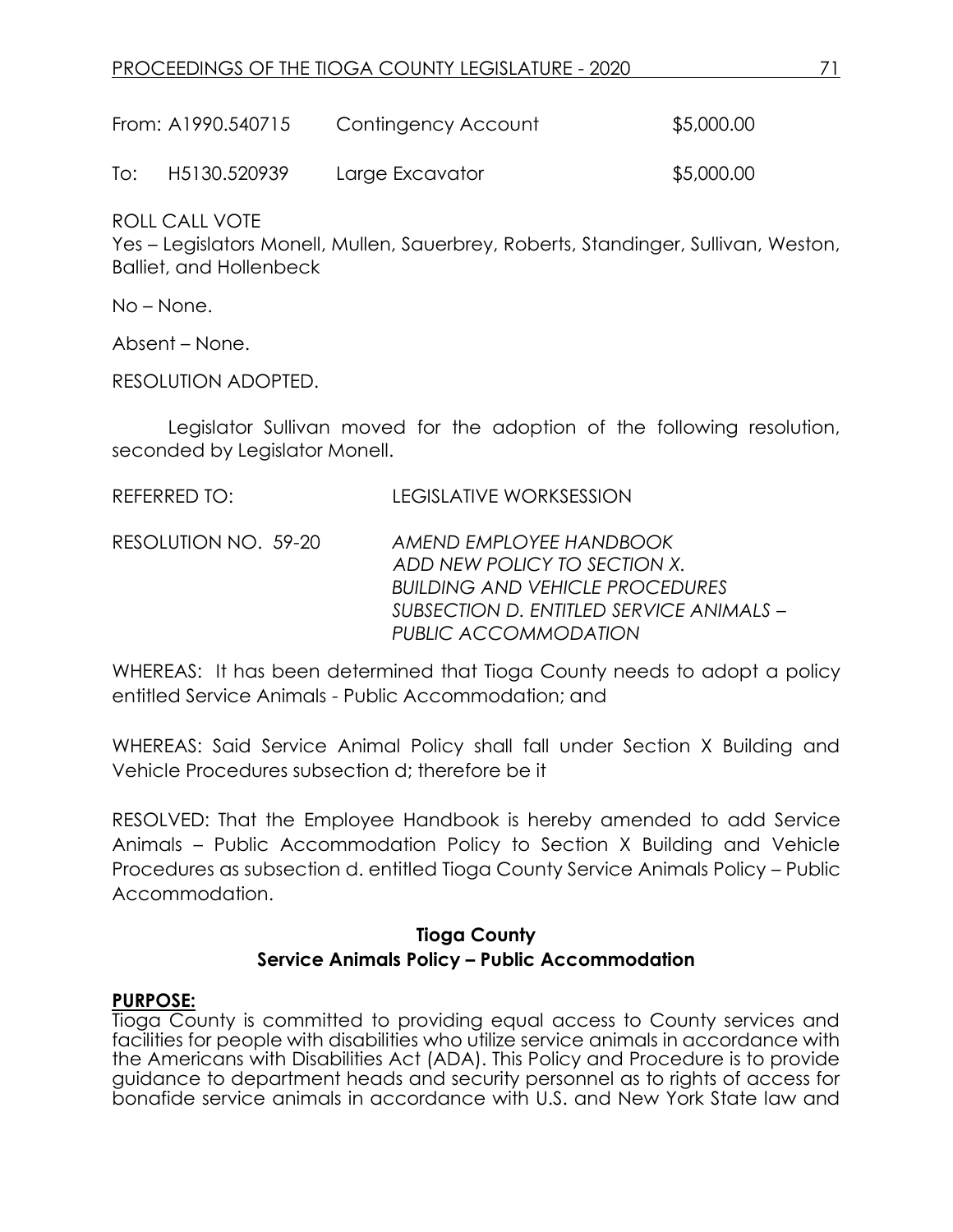regulations, and for the safety of staff and other occupants of Tioga County buildings and property.

### **PROCEDURE:**

- 1. The ADA defines a service animal as any dog (or in certain circumstances a miniature horse) that is individually trained to do or perform tasks for the benefit of an individual with a disability, including physical, sensory, psychiatric, intellectual, or any other mental disability. For purposes of this Policy and Procedure, only dogs will be discussed. If a miniature horse or other animal is purported to be a "service animal," a request for guidance shall immediately be made to the Legal Department.
- 2. "**Service animals**" are separate and distinct from "**emotional support animals.**" Service animals are protected by the ADA and relevant NY statutes and are permitted in County buildings. "**Emotional support animals**" are protected by several federal statutes but these are not applicable to Tioga County at this time.
- 3. **Service animals** are not pets, but under the ADA, regardless of whether they have been licensed or certified by a state or local government, or other entity, these animals are trained to aid a person with disabilities in specific tasks.
	- a. The following are examples of, but are not exclusive, of these tasks:
		- i. Assisting with navigation, stability or balance
			- ii. Alerting to sounds
			- iii. Pulling wheelchairs
			- iv. Carrying items
			- v. Seizure assistance
			- vi. Interrupting impulsive or destructive behaviors
- 4. No individual assisted by a service dog satisfying the definition pursuant to the provisions of the Americans with Disabilities Act (ADA) will be denied access to any Tioga County facility to areas where the public is normally allowed access.
- 5. Service animals are required to be harnessed, leashed, or tethered, unless this device interferes with the service animal's work or the individual's disability prevents the use of such devices.
- 6. In the event it is not obvious what service the service animal provides, VERY limited inquiry is permitted before granting access. Staff may ask,
	- a. Is the service dog required because of a disability?
	- b. What work task is the dog trained to perform?
	- **STAFF CANNOT:**
	- **(1) ask about the person's disability,**
	- **(2) require medical documentation,**
	- **(3) require a special identification card or training documentation for the dog, or**
	- **(4) ask that the dog demonstrate its ability to perform the work or task.**

A person with a disability and with their service animal seeking access to a Tioga County facility cannot be denied entry, or asked or required to remove a service dog from the premises unless: (1) the dog is out of control or (2) the dog is not housebroken.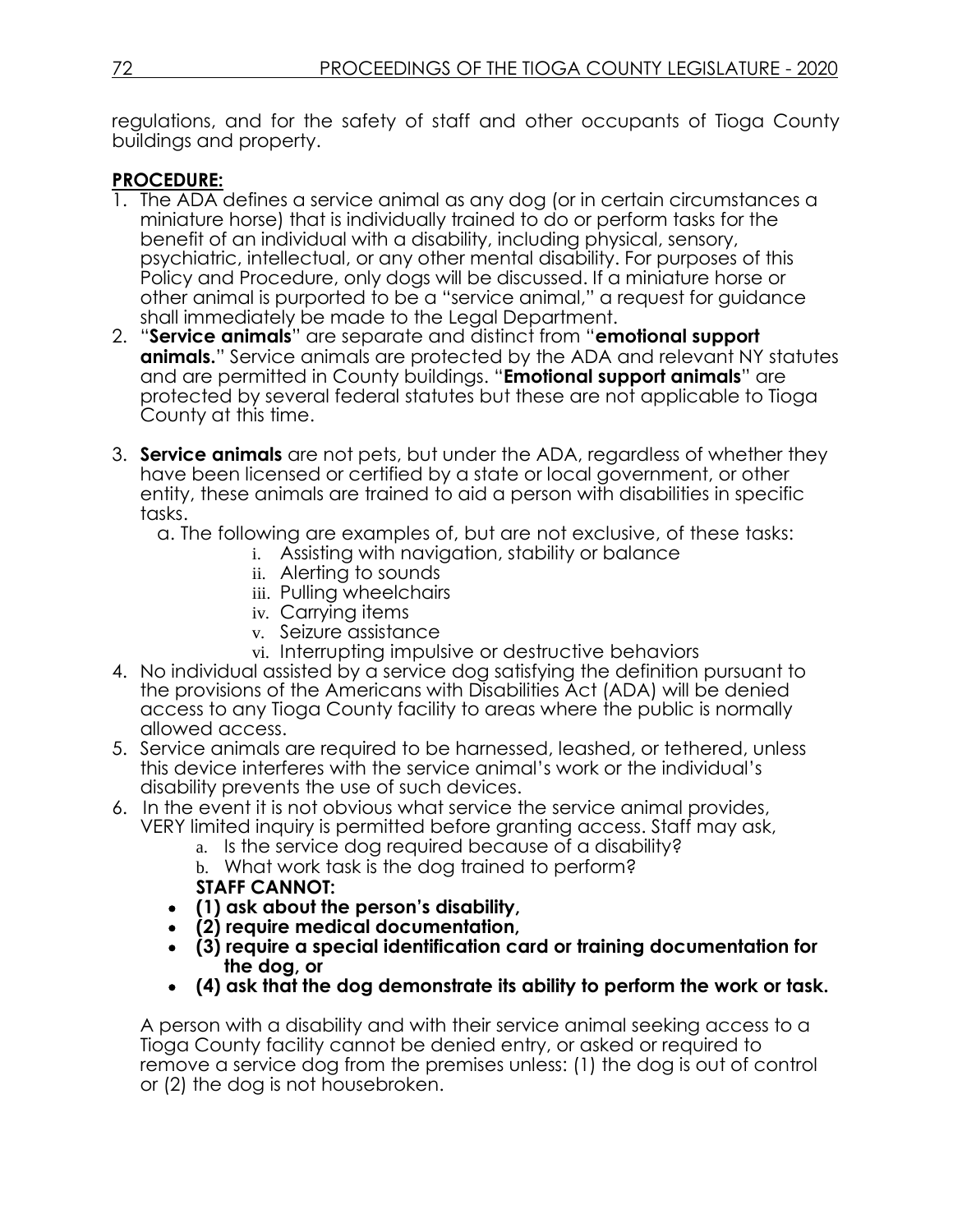7.Allergies and/or fear of dogs are not valid reasons for denying access or refusing service to people using service animals. For example, if another person claims to be allergic to dog dander and the person who uses a service animal must spend time in the same room or facility, such as a classroom, waiting area, or at a homeless shelter, they both should be accommodated by assigning them, if possible, to different locations within the room or different rooms in the facility. **Every effort at reasonable accommodation must be made.**

#### 8**. Use of Emotional Support Animals by the Public ARE NOT authorized in any Tioga County facilities at this time.**

### ROLL CALL VOTE

Yes – Legislators Monell, Mullen, Sauerbrey, Roberts, Standinger, Sullivan, Weston, Balliet, and Hollenbeck

No – None.

Absent – None.

RESOLUTION ADOPTED.

Legislator Monell moved for the adoption of the following resolution, seconded by Legislator Hollenbeck.

| REFERRED TO:         | LEGAL/FINANCE COMMITTEE<br>PERSONNEL COMMITTEE                                                           |
|----------------------|----------------------------------------------------------------------------------------------------------|
| RESOLUTION NO. 60-20 | AUTHORIZE APPOINTMENT TO TITLE OF<br><b>ASSISTANT PUBLIC DEFENDER</b><br><b>PUBLIC DEFENDER'S OFFICE</b> |

WHEREAS: Legislative approval is required for any appointment to a non-union position within Tioga County; and

WHEREAS: Resolution 305-19 authorized the creation of an additional part-time Assistant Public Defender position; and

WHEREAS: The Public Defender has identified a qualified candidate to fill said position; therefore be it

RESOLVED: That the Tioga County Legislature authorizes the Public Defender to appoint Jay Wilbur to the title of Assistant Public Defender on a part-time basis at an annual non-union salary of \$35,000, effective February 12, 2020.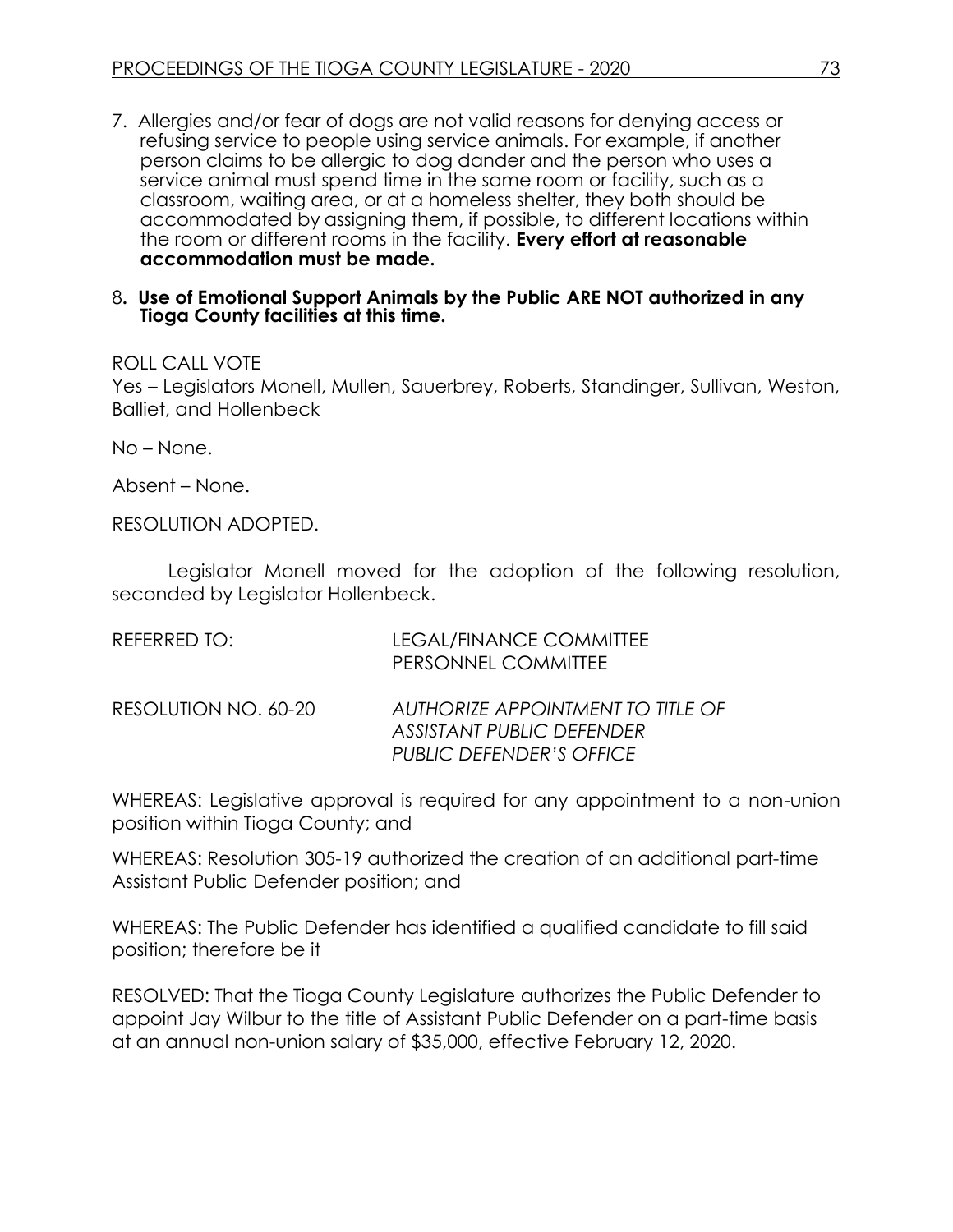ROLL CALL VOTE

Yes – Legislators Monell, Mullen, Sauerbrey, Roberts, Standinger, Sullivan, Weston, Balliet, and Hollenbeck

No – None.

Absent – None.

RESOLUTION ADOPTED.

Legislator Standinger moved for the adoption of the following resolution, seconded by Legislator Sullivan.

| REFERRED TO:         | HEALTH AND HUMAN SERVICES COMMITTEE<br>PERSONNEL COMMITTEE |
|----------------------|------------------------------------------------------------|
| RESOLUTION NO. 61-20 | AUTHORIZE SALARY OF PUBLIC HEALTH NURSE<br>(PUBLIC HEALTH) |

WHEREAS: In accordance with Article 4, Section B(1) of the CSEA collective bargaining agreement, Legislative approval is required in order for a department head to offer salary at the maximum salary level in the CSEA Salary Grade for a new full-time hire; and

WHEREAS: The Public Health Director would like to appoint the current part-time Public Health Nurse, Jessica Lovell, to a full-time Public Health Nurse position (CSEA SG XV, \$55,917 - \$56,617) at the maximum salary for a new appointee; and

WHEREAS: Ms. Lovell has acquired valuable experience within the area of communicable diseases during her two year tenure with the Tioga County Public Health Department; therefore be it

RESOLVED: That due to prior experience in similar work, the Tioga County Legislature authorizes the appointment of Jessica Lovell to the full-time Public Health Nurse position at an annual salary of \$56,617 effective February 18, 2020.

### ROLL CALL VOTE

Yes – Legislators Monell, Mullen, Sauerbrey, Roberts, Standinger, Sullivan, Weston, Balliet, and Hollenbeck

No – None.

Absent – None.

RESOLUTION ADOPTED.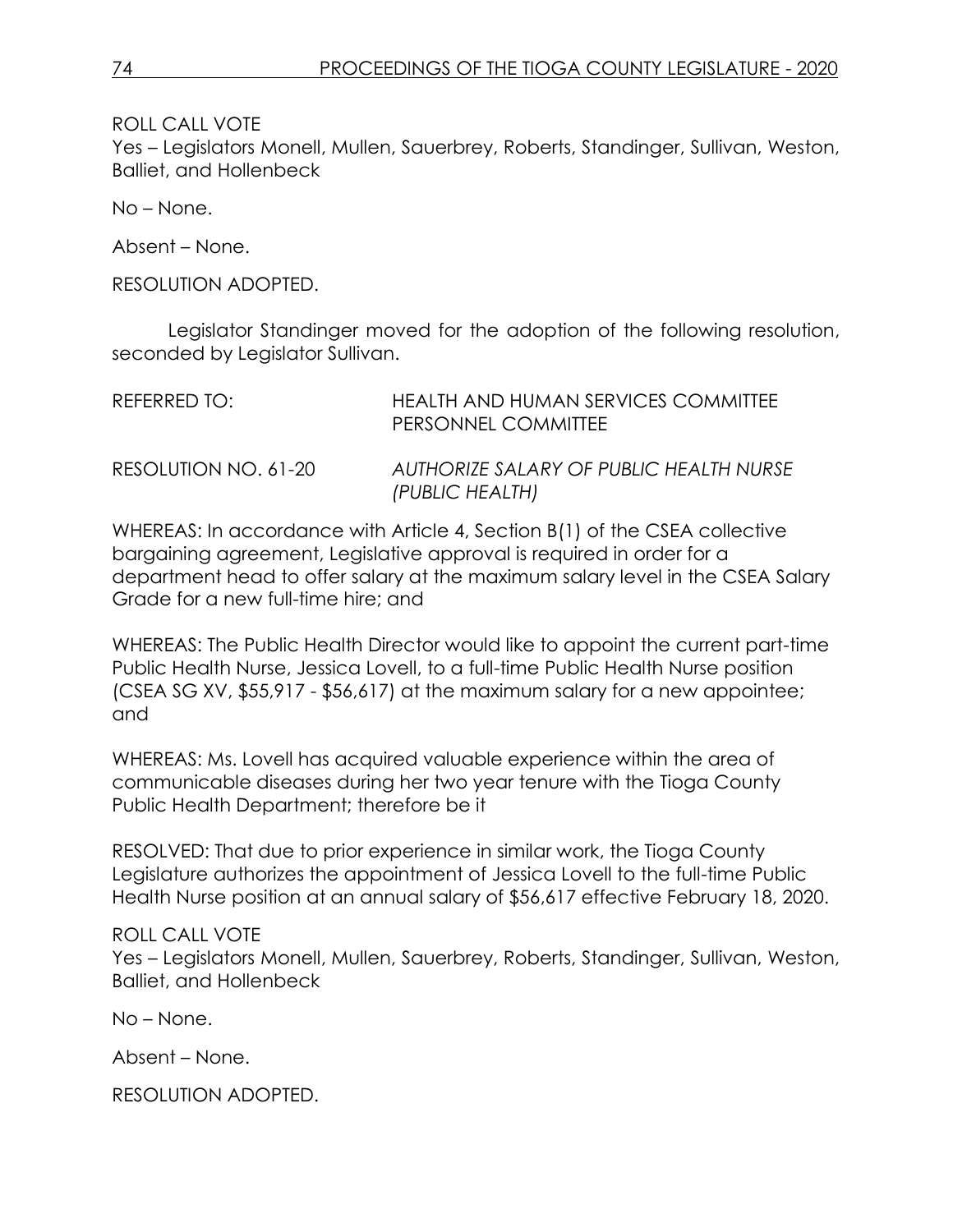Legislator Hollenbeck moved for the adoption of the following resolution, seconded by Legislator Monell.

| REFERRED TO:         | PERSONNEL COMMITTEE<br>LEGAL/FINANCE COMMITTEE                                                              |
|----------------------|-------------------------------------------------------------------------------------------------------------|
| RESOLUTION NO. 62-20 | ABOLISH POSITION, INCREASE SALARY OF ONE<br>EMPLOYEE, AUTHORIZE TWO BACKFILLS<br>DISTRICT ATTORNEY'S OFFICE |

WHEREAS: Legislative approval is required for abolishment of positions, Non-Union midyear salary adjustments, and for Non-Union hires; and

WHEREAS: Two Assistant District Attorneys have tendered their resignations; and

WHEREAS: The District Attorney consequently will be redistributing work amongst remaining staff; and

WHEREAS: The District Attorney has found a candidate to fill one of the resulting vacancies; and

WHEREAS: The District Attorney would like to compensate the remaining staff for taking on additional duties; and

WHEREAS: The District Attorney is willing to abolish the Chief Assistant District Attorney (PT) position to offset the salary increases; therefore be it

RESOLVED: That one part-time (2 days/week) position of Chief Assistant District Attorney (Non-Union salary range \$29,500 – 30,238) shall be abolished effective March 1, 2020; and be it further

RESOLVED: That Cheryl Mancini, 1st Assistant District Attorney, shall receive an annual salary increase of \$10,000 effective March 2, 2020, increasing her 2020 salary to \$86,875; and be it further

RESOLVED: That Torrance Schmitz, 3rd Assistant District Attorney, shall be promoted to 2nd Assistant District Attorney at an annual salary of \$78,000 effective March 2, 2020, and shall not be eligible for any additional increase in 2020 that may have been provided for in the Non-Union Benefits Policy; and be it further

RESOLVED: That the District Attorney is authorized to backfill the vacant full-time 3rd Assistant District Attorney position (Non-union salary range \$58,297-68,297) effective March 2, 2020 with the appointment of Lillian Hines at an annual salary of \$73,000; and be it further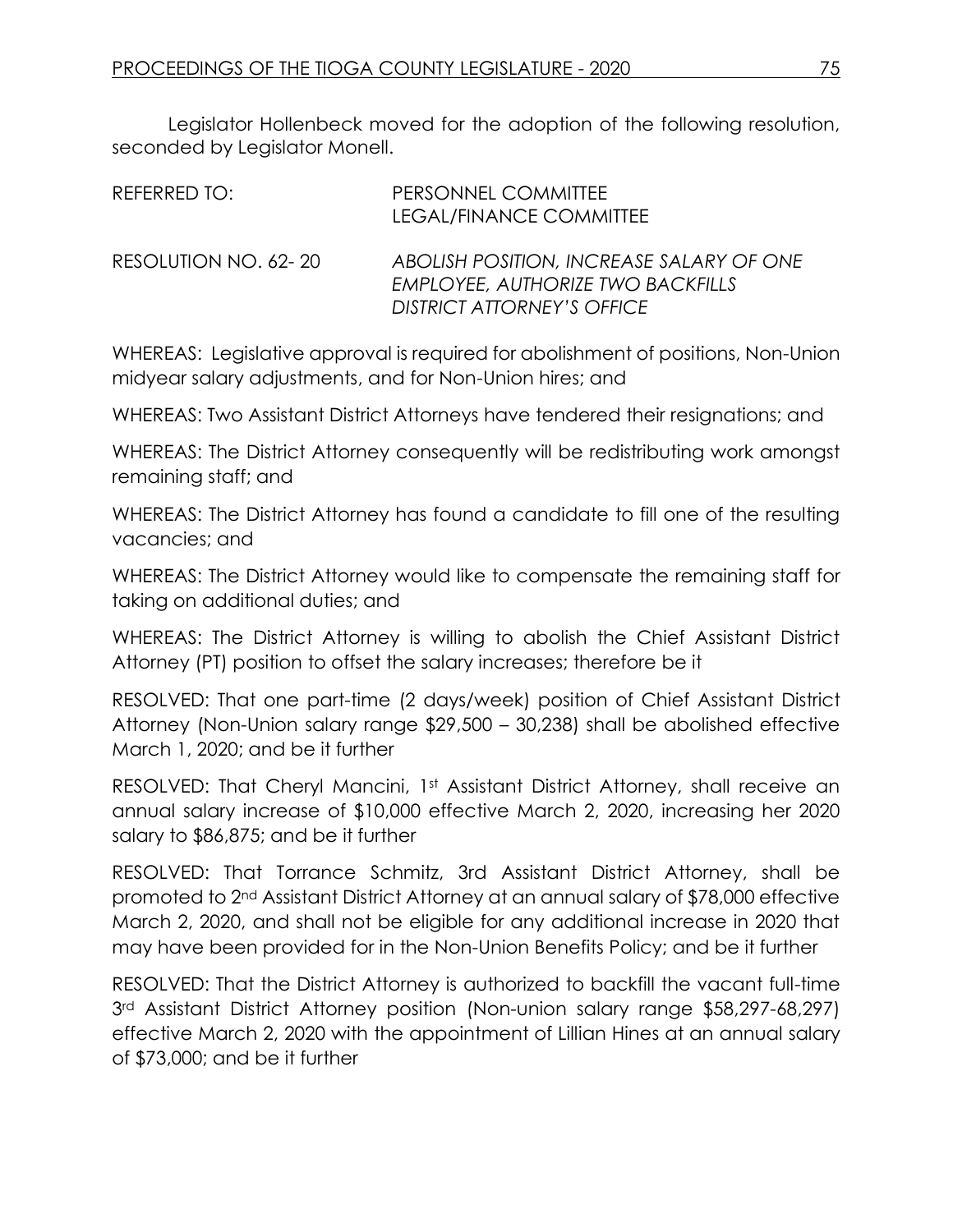RESOLVED: That the District Attorney's Office headcount shall be decreased by 1 part-time position to 2 part-time and 5 full-time.

Legislator Mullen spoke. "The District Attorney came to one of our worksessions earlier this month and discussed the situation. I had other conversations with the District Attorney pertaining to this resolution and this is directly from the Bail Reform and Discovery where the pressure upon the District Attorney's increased workload has required this move on our part.

In further discussions, as he stated in the worksession, there have been several ADA's across Upstate NY that have resigned and left their positions due to the increased workload of Bail Reform and Discovery. None of this is reimbursable through the State, as it is an unfunded mandate. On the Defense side, there has been significant funds from the State to alleviate some of the costs from the County.

I applaud the District Attorney for his move here, which has zero impact on the County budget. In addition, this year the workload in the District Attorney's has increased at least two-fold with the Discovery Reform. "

### ROLL CALL VOTE

Yes – Legislators Monell, Mullen, Sauerbrey, Roberts, Standinger, Sullivan, Weston, Balliet, and Hollenbeck

No – None.

Absent – None.

RESOLUTION ADOPTED.

Legislator Monell moved for the adoption of the following resolution, seconded by Legislator Hollenbeck.

| REFERRED TO:         | LEGAL/FINANCE COMMITTEE<br>PERSONNEL COMMITTEE                                                   |
|----------------------|--------------------------------------------------------------------------------------------------|
| RESOLUTION NO. 63-20 | AUTHORIZE APPOINTMENT TO TITLE OF<br><b>DEPUTY COUNTY TREASURER</b><br><b>TREASURER'S OFFICE</b> |

WHEREAS: Legislative approval is required for any appointment to a non-union position within Tioga County; and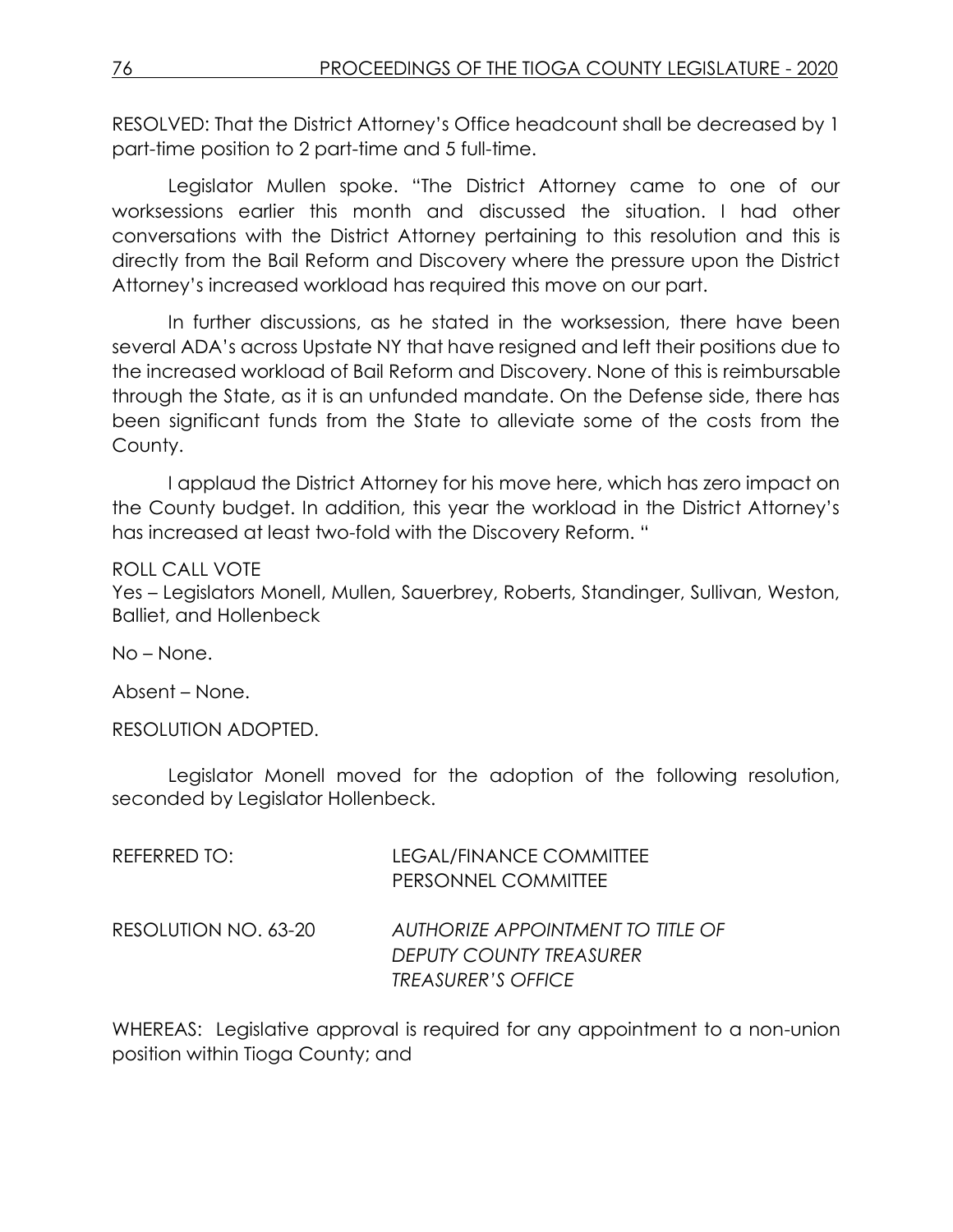WHEREAS: Margareta Olin, Deputy County Treasurer, has announced that her retirement and shall be effective February 29, 2020;

WHEREAS: The County Treasurer has an immediate need to appoint a replacement to the title of Deputy County Treasurer and he has identified his preferred candidate; therefore be it

RESOLVED: That the County Treasurer is authorized to appoint Katie Chandler to the title of Deputy County Treasurer at an annual non-union salary of \$47,000.00 effective March 2, 2020.

ROLL CALL VOTE

Yes – Legislators Hollenbeck, Monell, Mullen, Sauerbrey, Roberts, Standinger and Balliet.

No – None.

Absent – Legislators Sullivan and Weston.

RESOLUTION ADOPTED.

Legislator Hollenbeck made a motion to bring forth two late-file resolutions for Legislature consideration, seconded by Legislator Sullivan. Motion carried.

Legislator Monell moved for the adoption of the following resolution, seconded by Legislator Sullivan.

REFERRED TO: FINANCE/LEGAL COMMITTEE

RESOLUTION NO. 64-20 *RESOLUTION OPPOSING THE GOVERNOR'S PROPOSED MEDICAID COST-SHIFT AND CALLING ON THE GOVERNOR AND NEW YORK STATE LEGISLATURE TO PRESERVE THE ZERO PERCENT MEDICAID GROWTH CAP*

WHEREAS: When created by the federal government in 1966, this health insurance program for the poor and disabled was intended to be funded by the Federal and State governments, but New York State opted to force counties to pay half the State's share; and

WHEREAS: The required County and New York City payment is now \$7.6 billion annually; and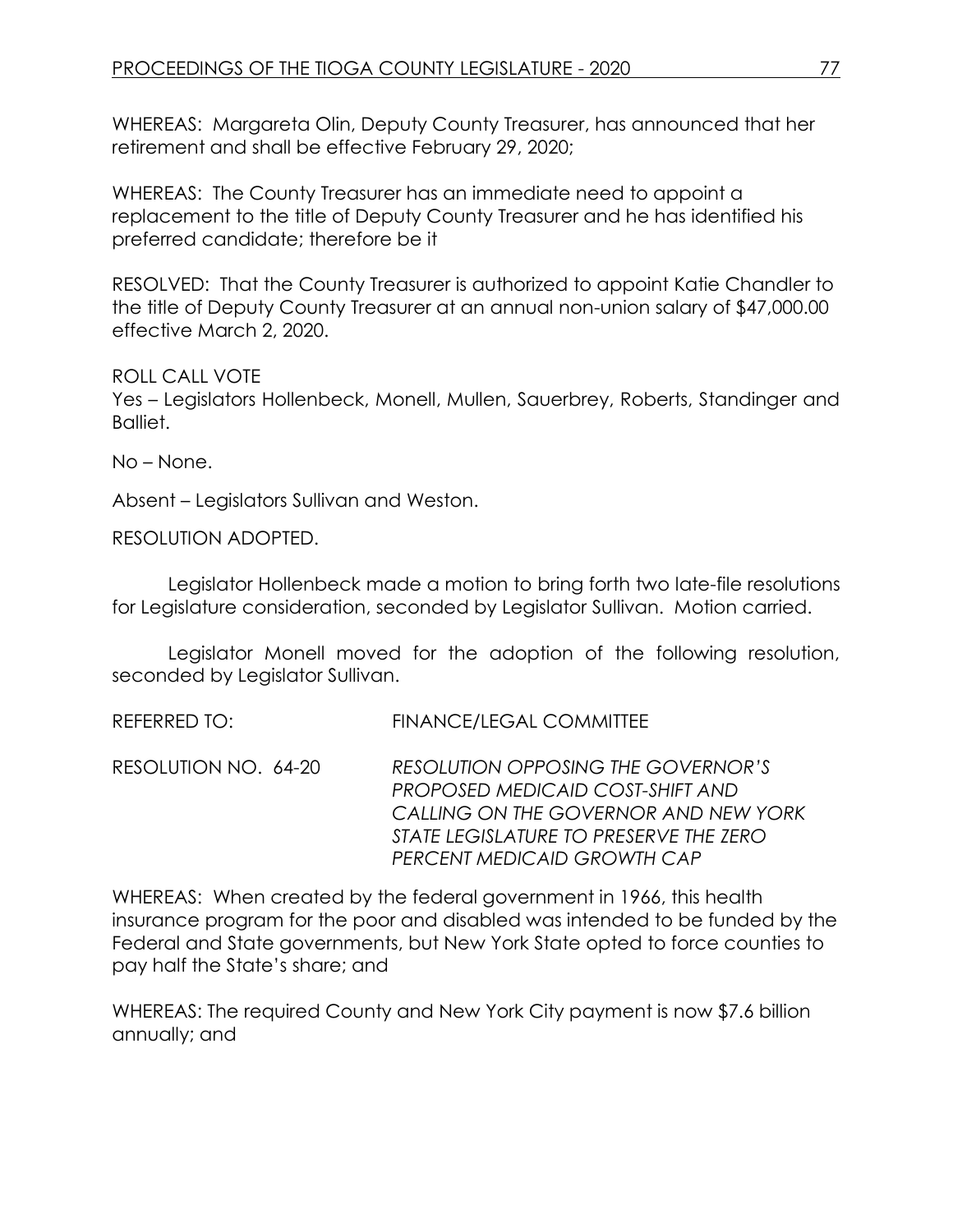WHEREAS: The local share of Medicaid funding paid in New York is the highest of any state in the country, and is more than what 43 individual states pay in state share for their Medicaid programs; and

WHEREAS: This large local funding share for Medicaid and other state programs is a major contributor to New York's high local tax burden compared to other states; and

WHEREAS: In 2005, the Governor and legislative leaders recognized the fiscal burden the financing of Medicaid is for local taxpayers and initiated steps to relieve part of that burden by capping the growth in local costs in this program; and

WHEREAS: One of the most prominent property tax reduction and mandate relief initiatives in state history was Governor Cuomo's establishment of the zero percent Medicaid growth cap in 2015; and

WHEREAS: Due to rising costs of health services and pharmaceuticals, and due to New York State's expansion of Medicaid services and mandatory raises for health care workers, the Medicaid budget is facing billions of dollars in annual deficits over the next several years; and

WHEREAS: The Governor's Executive Budget Recommendation is proposing a variety of ways to address this fiscal shortfall, including cost-shifting the State's financial responsibilities onto county property taxpayers by:

- Taking county governments' federal enhanced Medicaid match savings;
- Forcing counties to pay for Medicaid growth if counties breach the state property tax cap;
- Shifting the local share of Medicaid growth above 3% to counties, if counties cannot contain costs under 3%; and

WHEREAS: Counties do not have the tools nor authority to control the Medicaid program growth; some of these limitations include:

- The ability to audit the Medicaid program;
- The ability to control the cost of prescription drugs;
- The ability to set provider reimbursement rates;
- The ability to modify eligibility and benefit levels for Medicaid recipients;
- The ability to control changing demographics across the state;
- The ability to control provider contracts; and

WHEREAS: If State experts in the Medicaid program are unable to develop solutions to control growth in the Medicaid program, it will be impossible for counties to do so, since they do not have this authority to control costs; and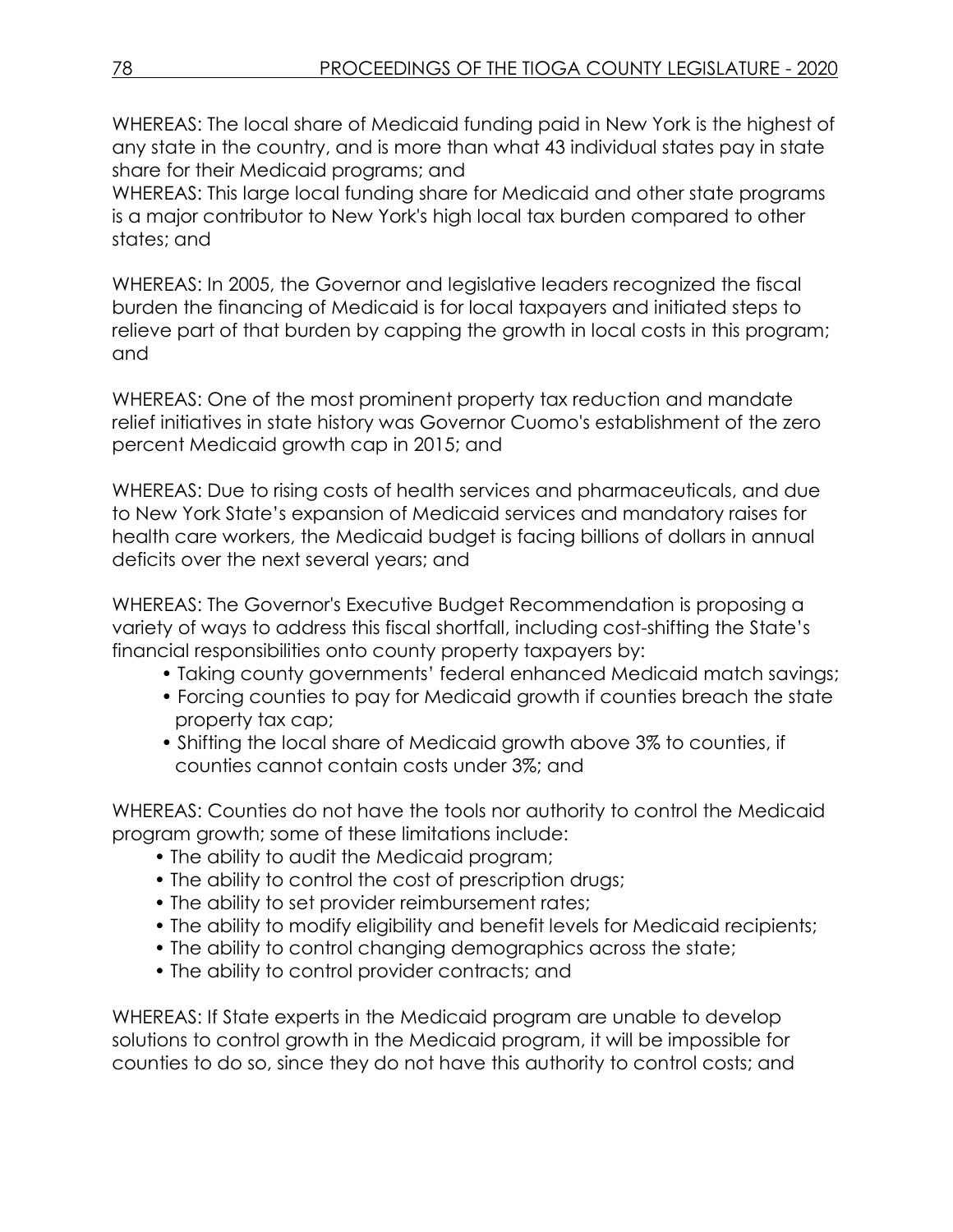WHEREAS: If enacted, the Governor's proposals will, in effect, nullify the property tax cap; therefore be it

RESOLVED: That the Tioga County Legislature opposes the cost-shifts and the taking of eFMAP federal funds for counties proposed by the Governor, and urges the Governor and legislative leaders to maintain the zero percent Medicaid growth cap for counties and New York City, as they address state budget shortfalls in order to keep downward pressure on the local tax burden; and be it further

RESOLVED: That the Clerk of the Tioga County Legislature shall forward copies of this resolution to Governor Andrew M. Cuomo, Senate Majority Leader Andrea Stewart-Cousins, Senate Minority Leader John J. Flanagan, Assembly Majority Leader Crystal D. Peoples-Stokes, Assembly Minority Leader Will Barclay, Senator Fred Akshar, and Assemblyman Chris Friend.

Legislator Standinger spoke. "The Governor kicked a deficit down the road that created this issue – the urgency of it. At this point, it looks like he is trying to punish the counties to cover up his error. It is pretty frustrating when they cannot get their act together in Albany, NY and then they blame it on us. We pass our budget in the fall; they pass theirs in April. They end up dumping stuff on us after we have completed our budget and this is yet another example of that."

Chair Sauerbrey spoke. "The New York State Association of Counties (NYSAC) has taken on this cause to impress upon the Governor about what a poor decision this is. Counties across the State will be lobbying their Assemblymen and Senators tomorrow about the severity of this proposal, and to ask them to come up with other alternatives rather than passing them on to the counties."

Legislator Mullen spoke. "From the County Treasurer's report today, Tioga County sends New York State \$149,000 on a weekly basis already. This also does not relieve counties of staying underneath the two-percent (2%) tax cap. It literally nullifies the property tax cap if there is an increase of three-percent (3%) or more.

A study by the County's Social Services Department indicated that last year would have been a six-percent (6%) increase. Let's be honest, these costs are not going down.

I agree with Legislator Standinger that this is literally kicking the can down upon the counties and we have no authority to do anything about it except cough up the money. We cannot control costs; we cannot control providers or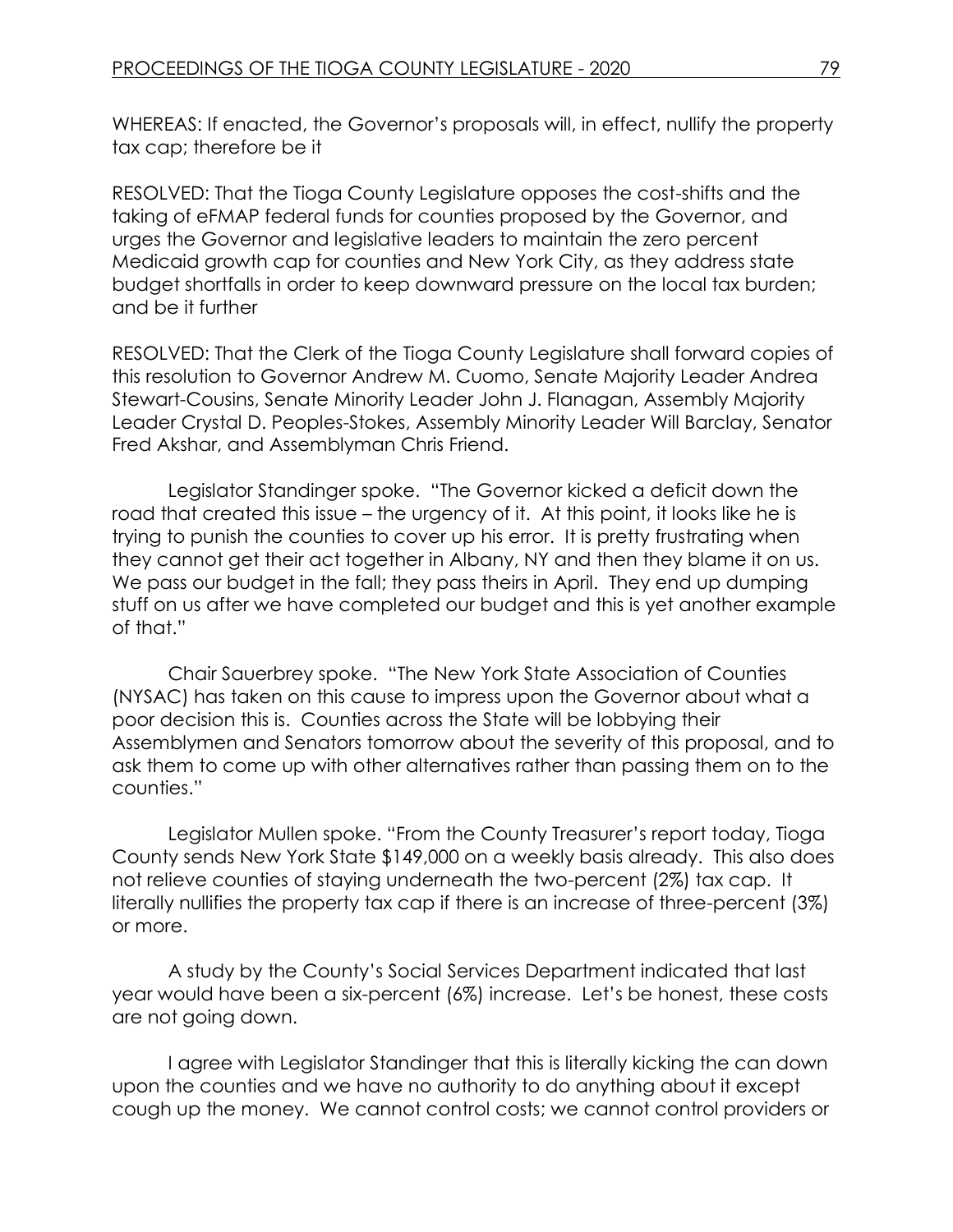anything. The County will pay the money and we will have to come up with it after our budget has been set."

ROLL CALL VOTE

Yes – Legislators Monell, Mullen, Sauerbrey, Roberts, Standinger, Sullivan, Weston, Balliet, and Hollenbeck

No – None.

Absent – None.

RESOLUTION ADOPTED.

Legislator Sullivan moved for the adoption of the following resolution, seconded by Legislator Weston.

| REFERRED TO: | <b>LEGISLATIVE WORKSESSION</b> |
|--------------|--------------------------------|
|              |                                |

RESOLUTION NO. 65-20 *HOME RULE REQUEST IN SUPPORT OF S7559/A9725: EXTENDING THE CURRENT AND IMPOSING ADDITIONAL SALES AND COMPENSATING USE TAXES BY THE COUNTY OF TIOGA*

WHEREAS: The continuation of previously authorized additional sources of revenue is required to enable counties, such as Tioga County to meet the everincreasing costs of delivering essential governmental services to their citizens without undue reliance on local property taxes; and

WHEREAS: State Legislative authority is needed to extend the current sales and compensating use taxes for the County of Tioga at the same level and upon the same terms and conditions as now currently exist; therefore be it

RESOLVED: That the Tioga County Legislature hereby requests the enactment of Senate Bill number S7559 and Assembly Bill number A9725 entitled "An Act to Amend the Tax Law in relation to extending the authorization of the County of Tioga to impose an additional one percent of sales and compensating use taxes until November 30, 2022".

Chair Sauerbrey spoke. "This is an extension of the ongoing tax bill already established and is not a new tax."